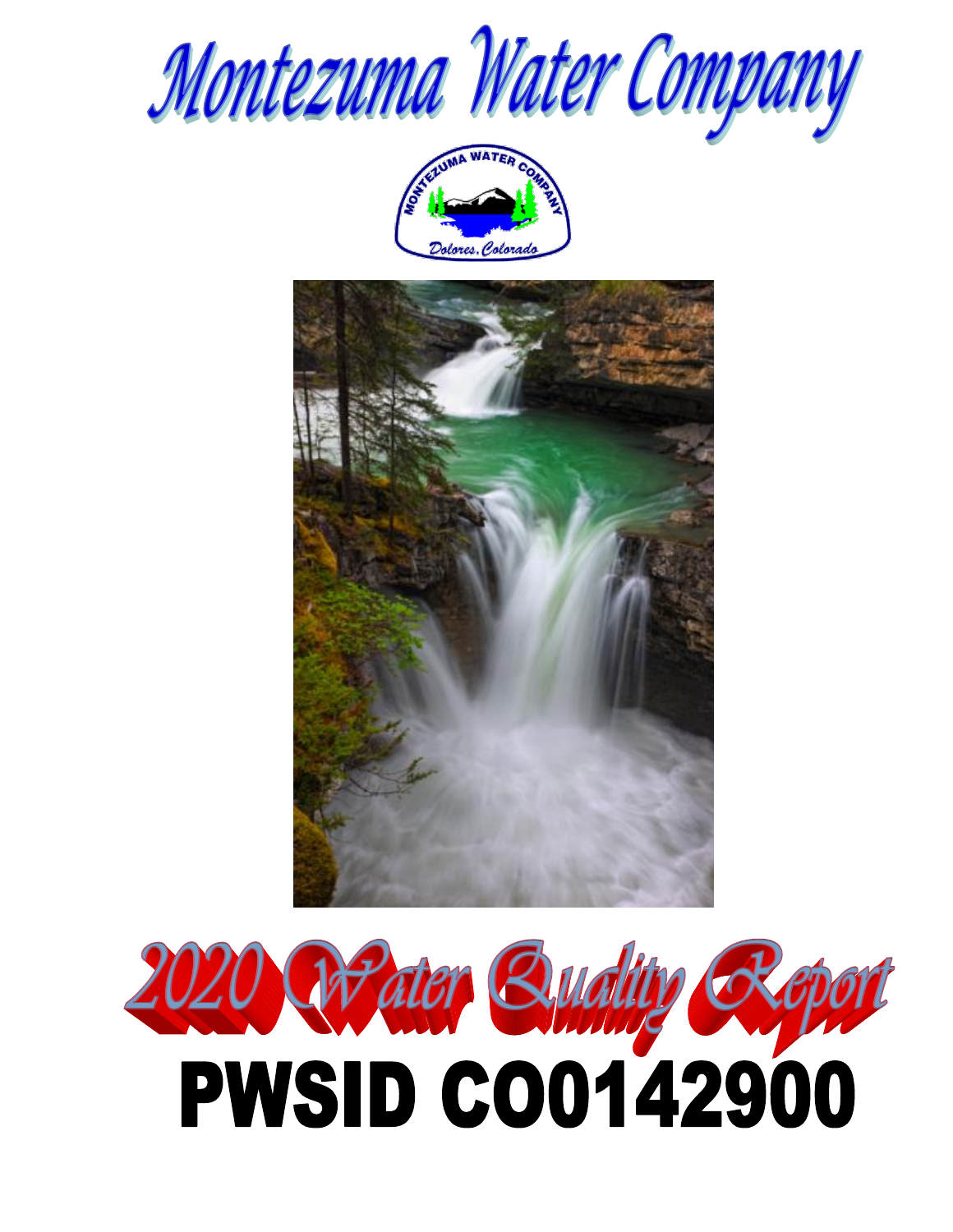

# *Montezuma Water Company*

*28024 Rd T- PO Box 817 Dolores, Colorado 81323 (970) 882-2226 (970) 882-2201 fax*  [www.montezumawater.org](http://www.montezumawater.org/)

**Esta es informacion importante. Si no la pueden leyer, neccesitan que alguinse las traduccean**

### **Water Quality Report**

We are pleased to present to you this year's Annual Water Quality Report. This report is designed to inform you about the quality water and services MWC deliver to you every day. Our constant goal is to provide you with a safe and dependable supply of drinking water. MWC has one source of water, McPhee Reservoir.

If you have any questions regarding this report or our service, please contact Steve Bowman, Company Manager (970) 882-2226 or Ron Roggenback, Plant Superintendent (970) 882-7480. MWC also mails a newsletter from time to time to assist in informing our members on many issues.

Some people may be more vulnerable to contaminants in drinking water than the public in general**.**

All drinking water, including bottled water, may reasonably be expected to contain at least small amounts of some contaminants. The presence of contaminants does not necessarily indicate that the water poses a health risk. Immuno-compromised persons such as persons with cancer undergoing chemotherapy, persons who have undergone organ transplants, people with HIV-AIDS or other immune system disorders, some elderly, and infants can be particularly at risk of infections. These people should seek advice about drinking water from their health care providers. More information about contaminants and potential health effects, or to receive a copy of the U.S. Environmental Protection Agency (EPA) and the U.S. Centers for Disease Control (CDC) guidelines on appropriate means to lessen the risk of infection by cryptosporidium and microbiological contaminants call the EPA *Safe Drinking Water Hotline* at 1-800-426- 4791.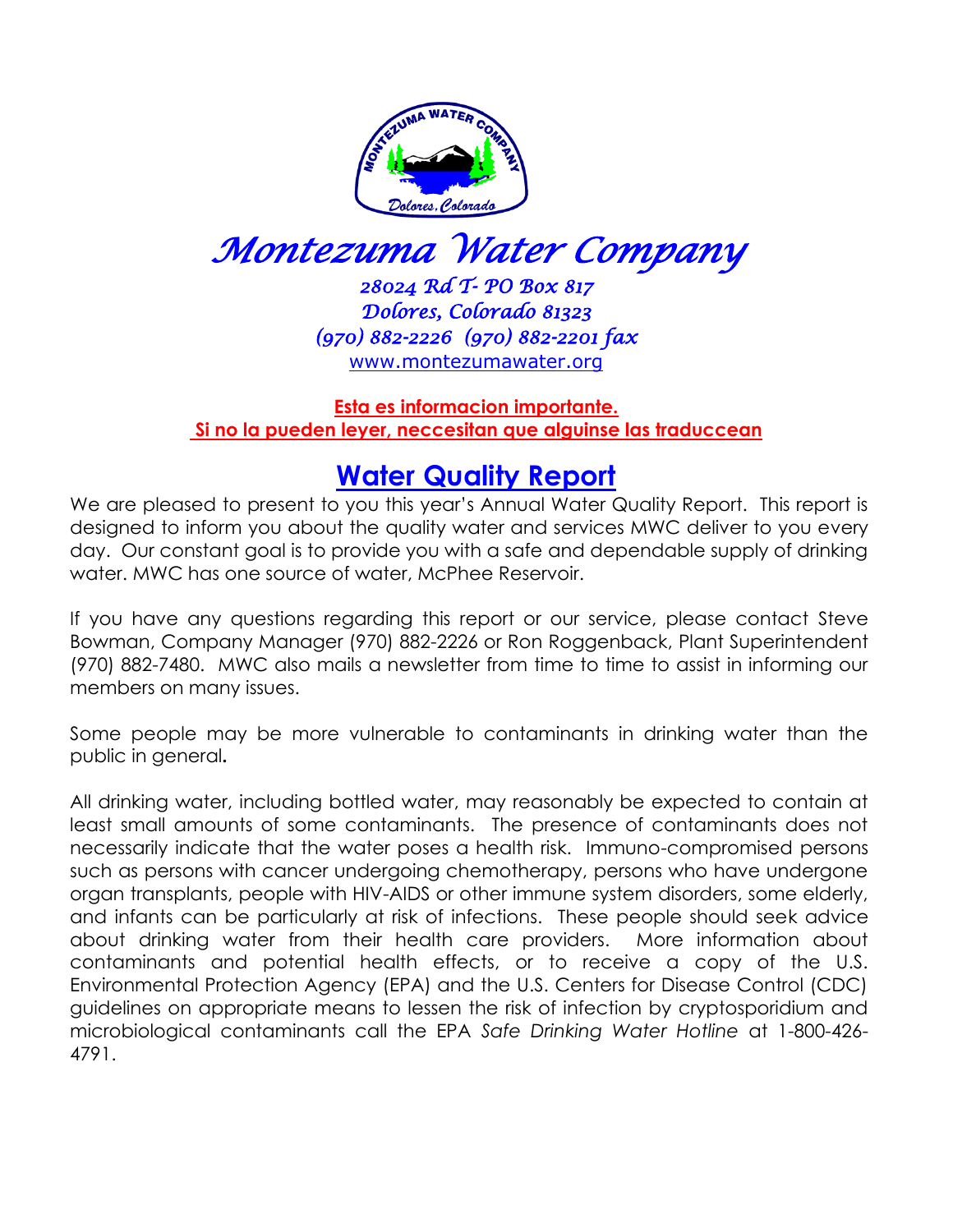The sources of drinking water, both tap water and bottled water, include rivers, lakes, streams, ponds, reservoirs, springs, and wells. As water travels over the surface of the land or through the ground, it dissolves naturally occurring minerals and, in some cases, radioactive material, and can pick up substances resulting from the presence of animals or from human activity. Contaminants that may be present in source water include:

- ➢ *Microbial contaminants,* such as viruses and bacteria that may come from sewage treatment plants, septic systems, agricultural livestock operations, and wildlife*.*
- ➢ *Inorganic contaminants,* such as salts and metals, which can be naturally-occurring or result from urban storm-water runoff, industrial or domestic wastewater discharges, oil and gas production, mining, or farming.
- ➢ *Pesticides and herbicides* that may come from a variety of sources, such as agriculture, urban storm-water runoff, and residential uses.
- ➢ *Organic chemical contaminants,* including synthetic and volatile organic chemicals, which are byproducts of industrial processes and petroleum production, and also may come from gas stations, urban storm-water runoff, and septic systems.
- ➢ *Radioactive contaminants,* that can be naturally occurring or be the result of oil and gas production and mining activities."

In order to ensure that tap water is safe to drink, EPA prescribes regulations which limit the amount of certain contaminants in water provided by public water systems. The U.S. Food and Drug Administration (FDA) regulations establish limits for contaminants in bottled water that must provide the same protection for public health.

The table contains many terms and abbreviations that may be unfamiliar. To help you better understand these terms we've provided the following definitions:

- **Action Level (AL**): The concentration of a contaminant if exceeded, triggers treatment or other requirements a water system must follow.
- **Discrete contaminant sources**: Generally include facility-related operations from which the potential release of contaminant would originate from a relatively small area.
- **Dispersed contaminant sources***:* Generally include broad based land uses and miscellaneous sources from which the potential release of contamination would be spread widely over a relatively large area.
- **Ground water source:** Any "untreated" water source that is diverted directly from an underground source of water (i.e., an aquifer).
- **Ground water source under the direct influence of surface water:** Any "untreated", shallow ground water source that testing has shown to be in hydrologic connection to a nearby surface water body.
- **High Solids (HS)**: High Solids, alpha was not tested.
- **Maximum Contaminant Level (MCL)**: The "maximum allowed" is the highest level of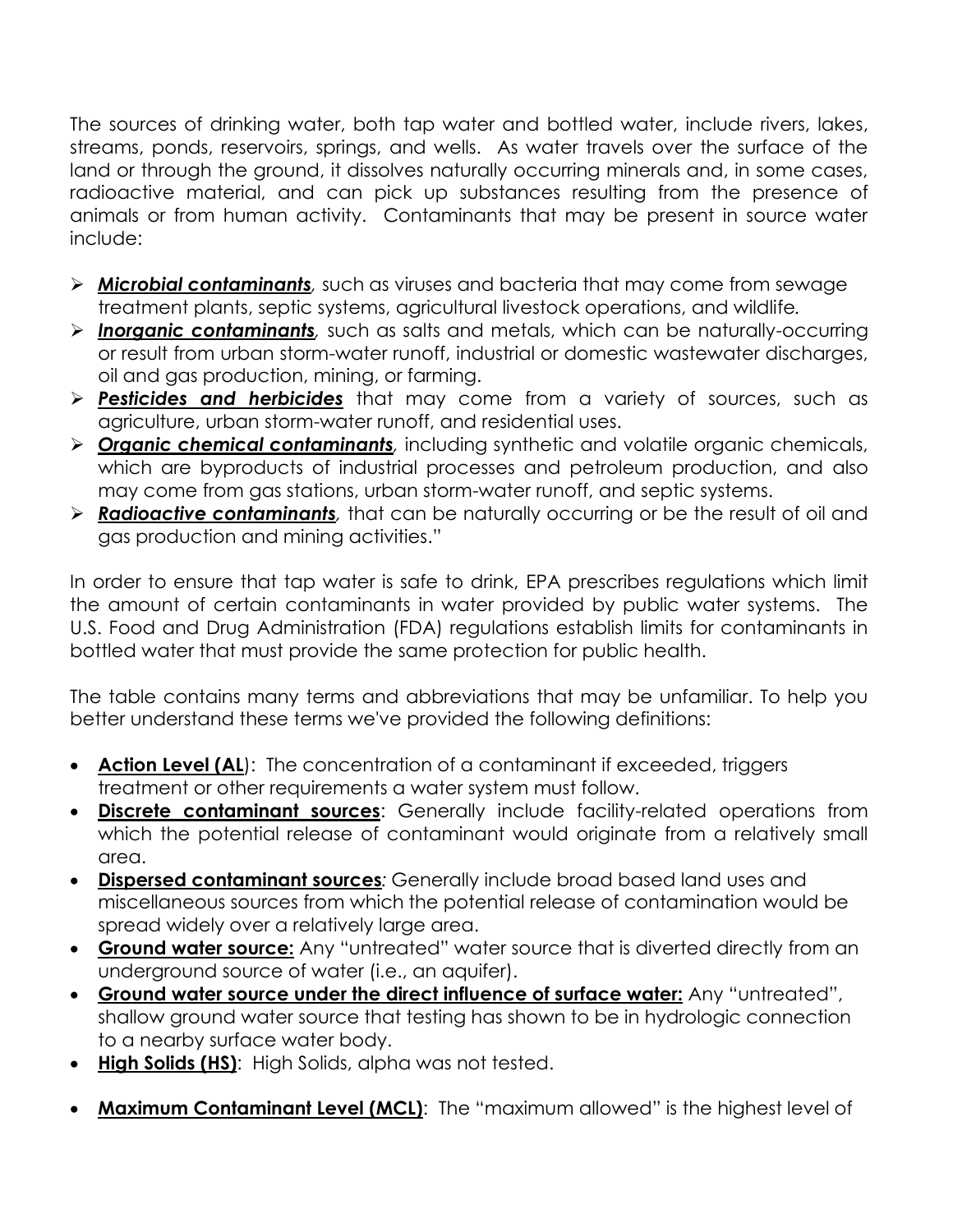a contaminant that is allowed in drinking water. MCLs are set as close to the MCLGs as feasible using the best available treatment technology.

- • **Maximum Contaminant Level Goal (MCLG)**: The "goal" is the level of a contaminant in drinking water, below which there is no known or expected risk to health. MCLGs allow for a margin of safety.
- **Maximum Residual Disinfectant Level Goal (MRDLG)**: The level of a drinking water disinfectant, below which there is no known or expected risk to health. MRDLGs do not reflect the benefits of the use of disinfectants to control microbial contaminants.
- **Maximum Residual Disinfectant Level (MRDL):** The highest level of a disinfectant allowed in drinking water. There is convincing evidence that addition of a disinfectant is necessary for control of microbial contaminants.
- **Million Fibers per Liter (MFL):** A measure of the presence of asbestos fibers in water longer than 10 micrometers.
- **Millirems per Year (mrem/year**): A measure of radiation absorbed by the body.
- **Nephelometric Turbidity Unit (NTU):** Nephelometric turbidity unit is a measure of the clarity of water. Turbidity in excess of five NTU is just noticeable to the average person.
- **Non-Detects (ND) or Below Detection Level (BDL):** Laboratory analysis indicates that the constituent is not present. ("<" Symbol for less than, the same as ND or BDL)
- **Not Tested (NT): Not tested.**
- **Parts per billion (ppb) or Micrograms per liter (µg/l)**: One part per billion corresponds to one minute in 2,000 years, or one penny in \$10,000,000.
- **Parts per million (ppm) or Milligrams per liter (mg/l):** One part per million corresponds to one minute in two years or one penny in \$10,000.
- **Parts per quadrillion (ppq) or Picograms per liter (pg/l):** One part per quadrillion corresponds to one minute in 2,000,000,000 years or one penny in \$10,000,000,000,000.
- **Parts per trillion (ppt) or Nanograms per liter (ng/l):** One part per trillion corresponds to one minute in 2,000,000 years, or one penny in \$10,000,000,000.
- **PicoCuries per Liter (pCi/l):** A measure of radioactivity in water.
- **Surface water source:** Any "untreated" water source that is diverted directly from a stream, river, lake, pond or similar surface water body.
- **Treatment Technique (TT):** A treatment technique is a required process intended to reduce the level of a contaminant in drinking water.

### **Additional Information**

Nitrate in drinking water at levels above 10 ppm is a health risk for infants of less than six months of age. High nitrate levels in drinking water can cause blue baby syndrome. Nitrate levels may rise quickly for short periods-of-time because of rainfall or agricultural activity. If you are caring for an infant, and detected nitrate levels are above 5 ppm, you should ask advice from your health care provider.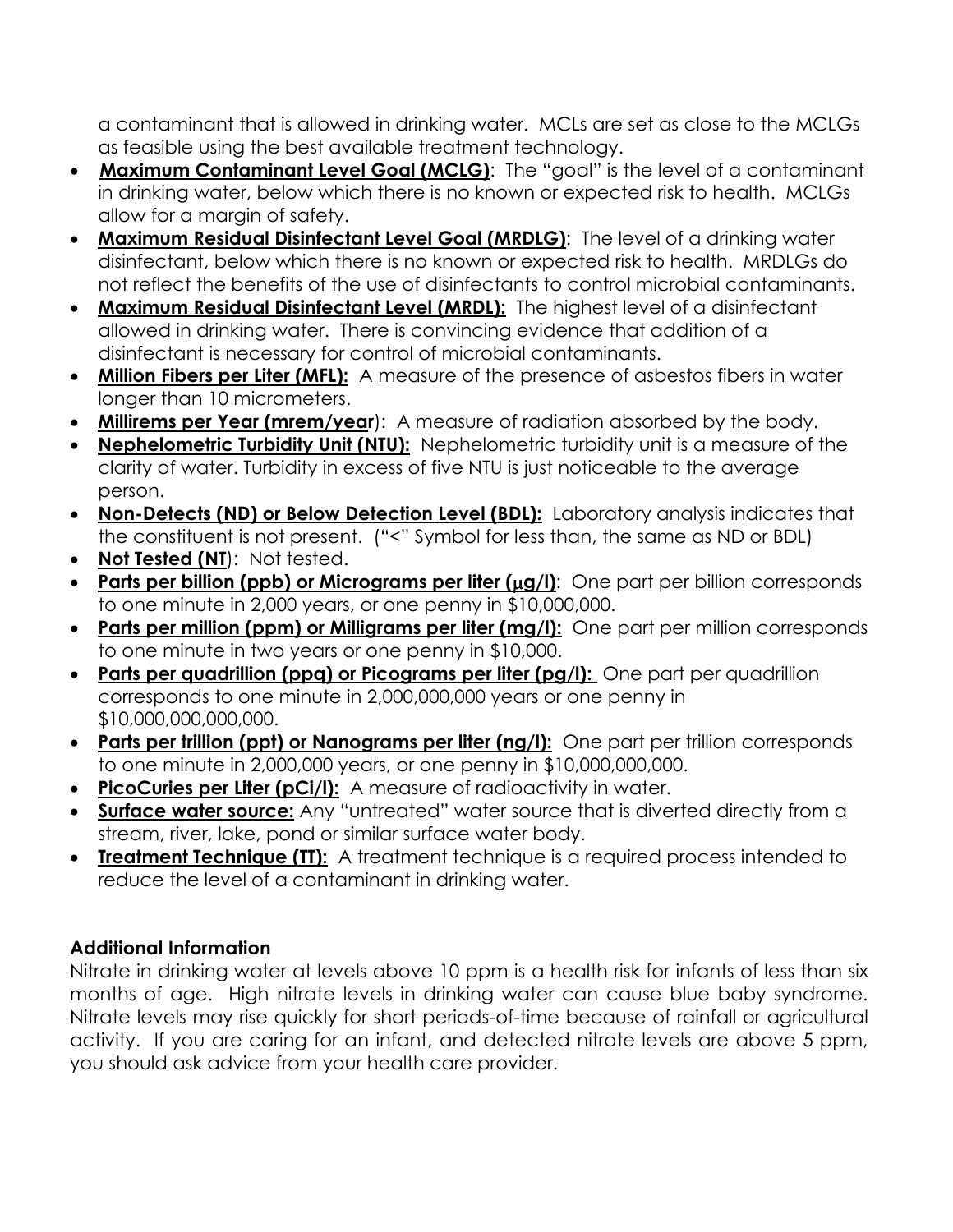While your drinking water meets EPA's standard for arsenic, it does contain low levels of arsenic. EPA's standard balances the current understanding of arsenic's possible health effects against the costs of removing arsenic from drinking water. EPA continues to research the health effects of low levels of arsenic, which is a mineral known to cause cancer in humans at high concentrations and is linked to other health effects such as skin damage and circulatory problems.

Infants and young children are typically more vulnerable to lead in drinking water than the general population. It is possible that lead levels at your home may be higher than at other homes in the community as a result of materials used in your home's plumbing. If you are concerned about elevated lead levels in your home's water, you may wish to have your water tested. Flush your tap for 30 seconds to 2 minutes before using tap water. Additional information is available from the EPA *Safe Drinking Water Hotline* at 1- 800-426-4791 or at [www.epa.gov/safewater.](http://www.epa.gov/safewater)

Montezuma Water Company routinely monitors for constituents in your drinking water according to Federal and State laws. The table will show results of our monitoring for the period of **January 1st 2019 to December 31st, 2019.**

All drinking water may be reasonably expected to contain at least small amounts of some constituents. It is important to remember that the presence of these constituents does not necessarily pose a health risk. For More information, call the EPA Safe Drinking Water Hotline at 800-426-4791 of at [www.epa.gov/safewater.](http://www.epa.gov/safewater)

If you have any questions regarding this report or our services, please contact Steve Bowman, Company Manager (970) 882-2226 or Ron Roggenback, Plant Superintendent (970) 882-7480. MWC also mails a newsletter monthly to assist in informing our Members on many issues. Montezuma Water Company Board of Directors conduct a monthly meeting on the second Tuesday of every month at are New Office building located at 28024 Rd. T Dolores CO. 81323 Call 882-2226 for the time the meeting will begin. The Water Quality is posted at the office at 28024 Rd T, Dolores, Colorado, and is available on our web site [www.montezumawater.org.](http://www.montezumawater.org/)

The Colorado Department of Public Health and Environment has completed a source water assessment for Montezuma Water Co, as required by the 1996 Safe Drinking water Act amendments and in accordance with Colorado's Source Water Assessment and Protection (SWAP) program. The purpose of this assessment is to analyze the **potential** susceptibility of each public drinking water source to contamination, and to supply pertinent information so that decision-makers voluntarily can develop and implement appropriate preventive measures to protect these water sources.

The total susceptibility ratings for the Surface Water Source and Ground Water Source under the direct influence of surface water, were determined to have a Moderate rating for the ground water source under the direct influence, and a Moderately High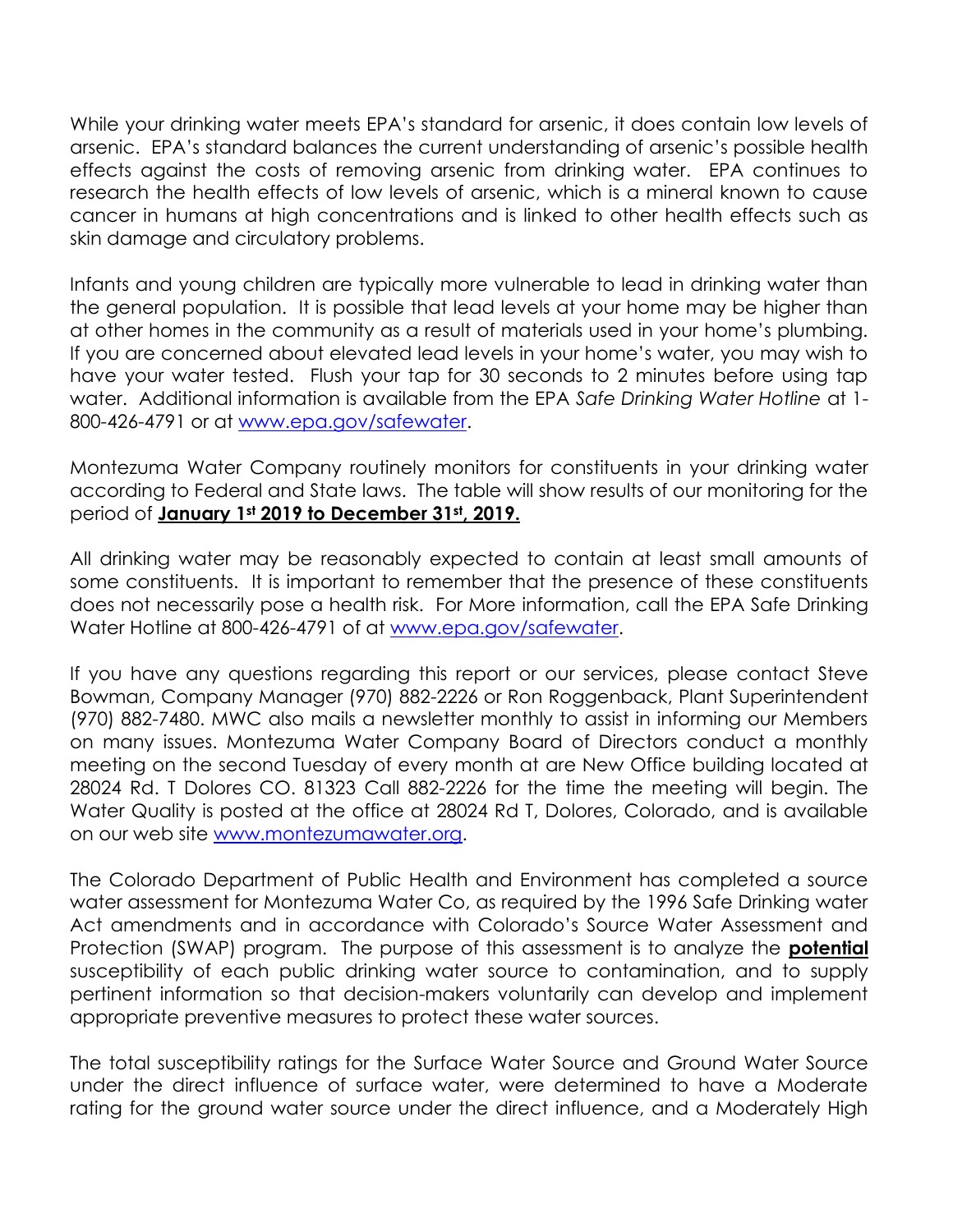susceptibility rating for the surface water source. The water sources have the greatest risk to potential contamination from the following types of discrete contaminant sources. Aboveground, Underground, and Leaking Storage Tank Sites. Permitted Wastewater Discharge Sites, Existing/Abandoned Mine Sites, and Other Facilities. The water sources have the greatest risk to potential contamination from the following types of Dispersed Contaminant Sources. Commercial/Industrial/Transportation, High Intensity Residential, Low Intensity Residential, Urban Recreational Grasses, Row Crops, Pasture/Hay, Deciduous Forest, Evergreen Forest, Mixed Forest, Septic Systems, Oil/Gas Well, and Road Miles.

The total susceptibility ratings for the Ground Water Sources, were determined to have a Moderately High susceptibility rating. The water sources have the greatest risk to potential contamination from the following types of Dispersed Contaminant Sources. Low Intensity Residential, Row Crops, Pasture/Hay, Deciduous Forest, Evergreen Forest, Septic Systems, and Road Miles.

**Note:** The susceptibility assessment identified in this report is not a reflection of the quality of water leaving our facility. Rather, it is simply an indication based on available data, of potential future risks to are untreated water supply should the unanticipated occur. Our constant goal is to provide you with a safe and dependable supply of drinking water.

For more information or a copy of the report call the above contact. In addition, consumers can obtain a copy of the source water assessment reports by going to the Source Water Assessment and Protection web site located at :

[\(www.cdphe.state.co.us/wq/sw/swaphom.html\)](http://www.cdphe.state.co.us/wq/sw/swaphom.html)

#### **Lead in Drinking Water**

"If present, elevated levels of lead can cause serious health problems, especially for pregnant women and young children. Lead in drinking water is primarily from materials and components associated with service lines and home plumbing. Montezuma Water Company is responsible for providing high quality drinking water, but cannot control the variety of materials used in plumbing components. When your water has been sitting for several hours, you can minimize the potential for lead exposure by flushing your tap for 30 seconds to 2 minutes before using water to drink or cooking. If you are concerned about lead in your water, you may wish to have your water tested. Information on lead in drinking water, testing methods, and steps you can take to minimize exposure is available from the Safe Drinking Water Hotline or at http://www.epa.gov/safewater/lead."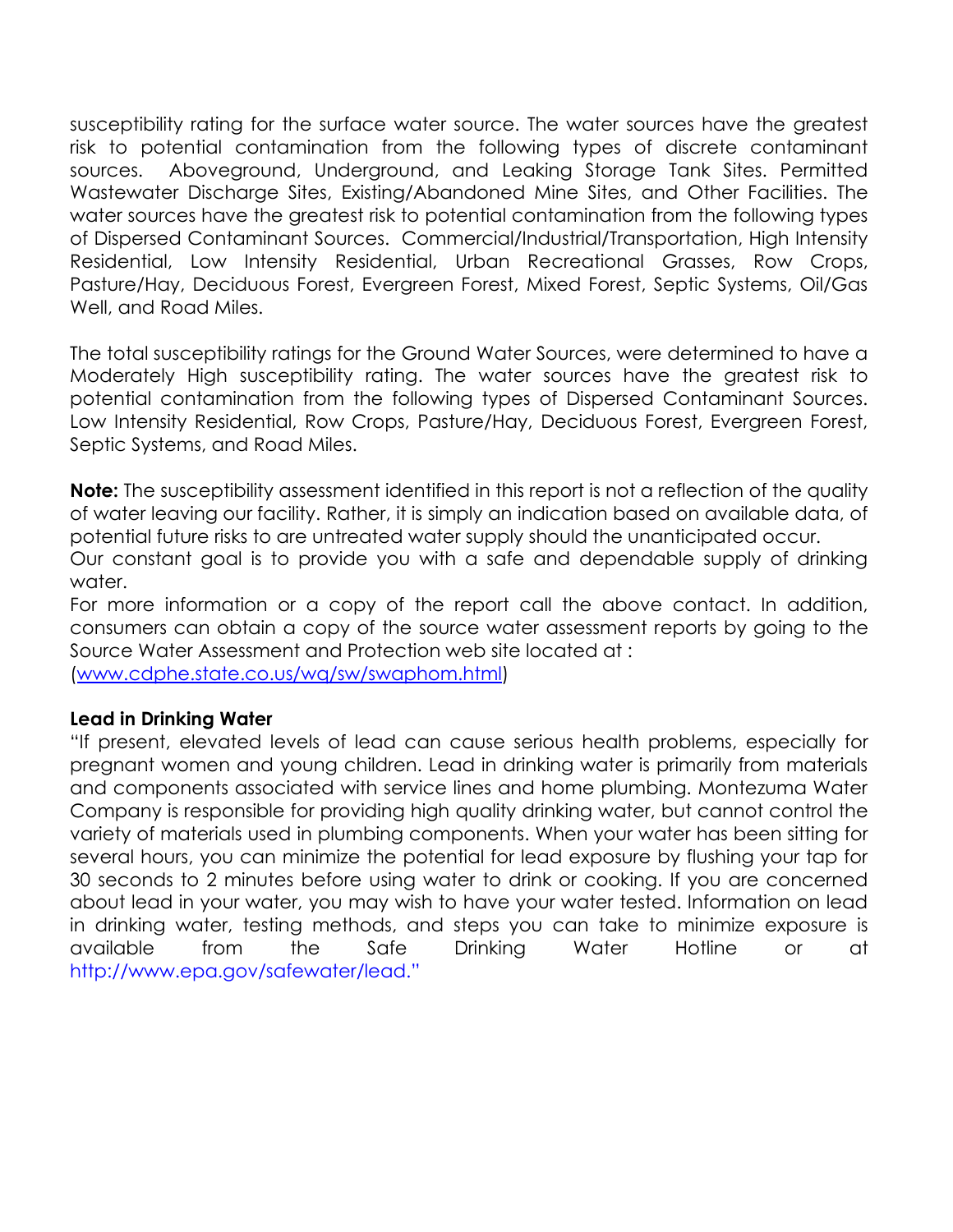#### **Source Water Assessment and Protection (SWAP)**

The Colorado Department of Public Health and Environment has provided us with a Source Water Assessment Report for our water supply. For general information or to obtain a copy of the report please visit [http://wqcdcompliance.com/ccr.](http://wqcdcompliance.com/ccr) The report is located under "Source Water Assessment Reports", and then "Assessment Report by County". Select MONTEZUMA County and find 142900; MONTEZUMA WC or by contacting STEVE BOWMAN at 970-882-2226. The Source Water Assessment Report provides a screening-level evaluation of potential contamination that could occur. It does not mean that the contamination has or will occur. We can use this information to evaluate the need to improve our current water treatment capabilities and prepare for future contamination threats. This can help us ensure that quality finished water is delivered to your homes. In addition, the source water assessment results provide a starting point for developing a source water protection plan. Potential sources of contamination in our source water area are listed on the next page.

Please contact us to learn more about what you can do to help protect your drinking water sources, any questions about the Drinking Water Consumer Confidence Report, to learn more about our system, or to attend scheduled public meetings. We want you, our valued customers, to be informed about the services we provide and the quality water we deliver to you every day.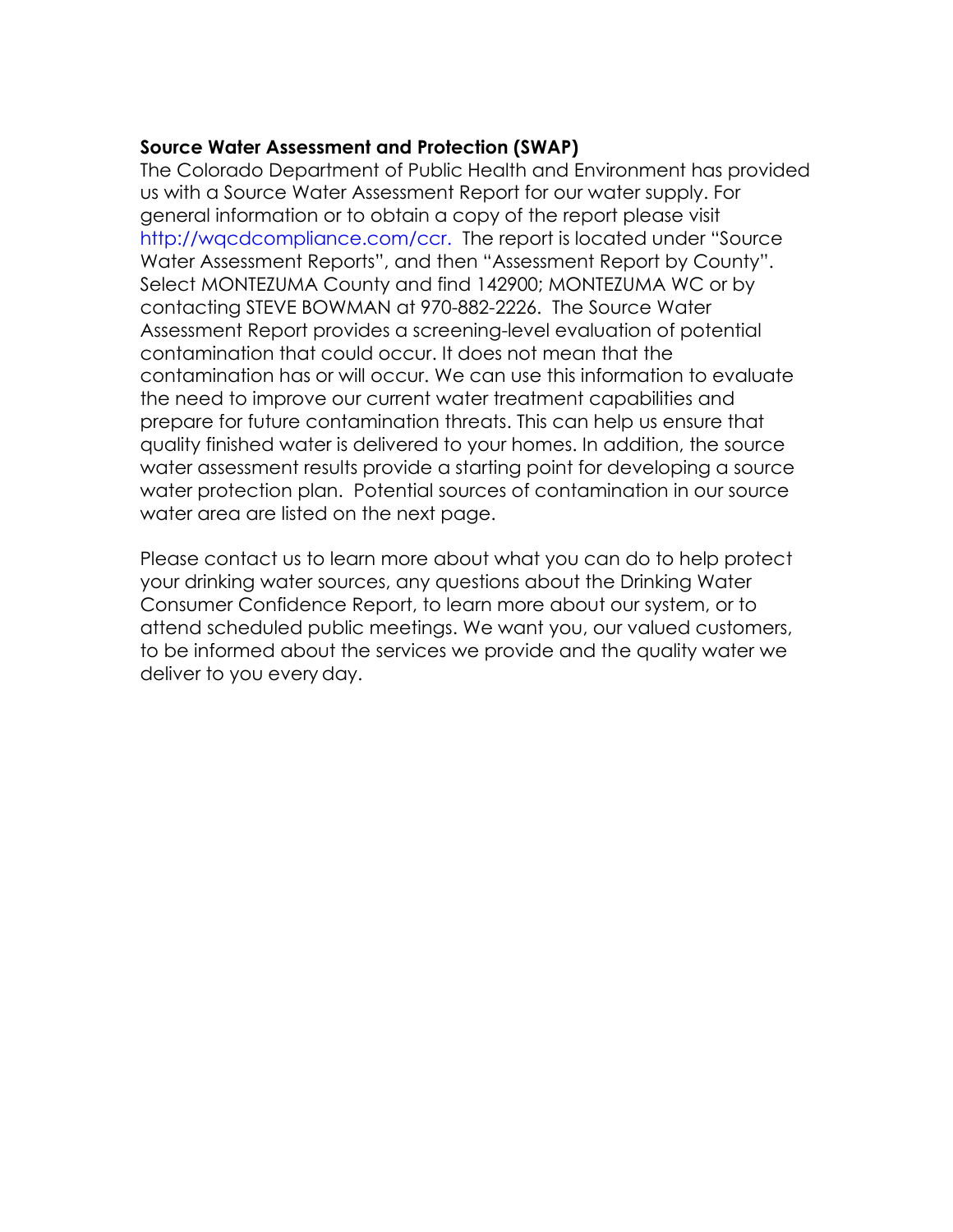

# Montezuma Water Company

# **2019 Consumer Confidence Report**



#### **This table shows the results of our monitoring for the period of January 1 to December 31, 2019 unless otherwise noted.**

The CDPH&E requires Montezuma Water Company to monitor for certain contaminants less than once per year because the concentrations of these contaminants are not expected to vary significantly from year to year, or the system is not considered vulnerable to this type of contamination. Some of our data, through representative, may be more than one year old.

### *Microbiological Contaminants*

Total Coliform Bacteria are used as an indicator organism, when if detected, are an indication of the potential for the presence of other Pathogenic (Disease causing) bacteria. Turbidity measurements indicate the clarity of the finished water. High levels may pose a health hazard by interfering with disinfection. Samples of the system's filtered water must be less than or equal to 0.3 NTU in at least 95% of the samples.

| <b>Contaminant</b>                                                         |  | <b>Sample</b><br><b>Date</b> |   | <b>Violation</b><br>Y/N                               | Level<br><b>Detected</b>             | <b>Unit</b><br><b>Measure</b> |                                                | <b>MCLG</b>                                 | <b>MCL</b>                          | <b>Likely Source</b>   |  |
|----------------------------------------------------------------------------|--|------------------------------|---|-------------------------------------------------------|--------------------------------------|-------------------------------|------------------------------------------------|---------------------------------------------|-------------------------------------|------------------------|--|
| $1/19 - 12/19$<br><b>Total Coliform Bacteria</b>                           |  |                              | N | 0                                                     |                                      | 15                            | 0                                              | $\frac{d\mathbf{r}}{d\mathbf{r}}$           | Naturally present in<br>environment |                        |  |
| <b>Total Organic Carbon</b>                                                |  | 1/19-12/19                   |   | Ν                                                     | Removal Ratio %<br>1.27% / 2.55%     |                               | Running<br>$***$<br>N/A<br>Annual Avg.<br>.65% |                                             | Naturally present in<br>environment |                        |  |
|                                                                            |  |                              |   |                                                       |                                      |                               |                                                |                                             |                                     |                        |  |
| Summary of Turbidity Sampled at the Entry Point to the Distribution System |  |                              |   |                                                       |                                      |                               |                                                |                                             |                                     |                        |  |
| <b>Contaminant Name</b>                                                    |  | <b>Sample Date</b>           |   | <b>Level Found</b>                                    |                                      | <b>TT Requirement</b>         |                                                |                                             | <b>TT Violation</b>                 | <b>Typical Sources</b> |  |
|                                                                            |  |                              |   |                                                       |                                      |                               |                                                |                                             |                                     |                        |  |
| <b>Turbidity</b>                                                           |  | Date/Month:                  |   | Highest single measurement:                           |                                      |                               | Maximum 1 NTU for any single                   |                                             | No                                  | Soil Runoff            |  |
|                                                                            |  | 4/9/19                       |   | 0.30 NTU                                              |                                      | measurement                   |                                                |                                             |                                     |                        |  |
| <b>Turbidity</b>                                                           |  | Month:                       |   |                                                       | Lowest monthly percentage of samples |                               |                                                | No<br>In any month, at least 95% of samples |                                     | Soil Runoff            |  |
|                                                                            |  | Jan - Dec                    |   | meeting TT requirement for our<br>technology: $100\%$ |                                      |                               | must be less than 0.3 NTU                      |                                             |                                     |                        |  |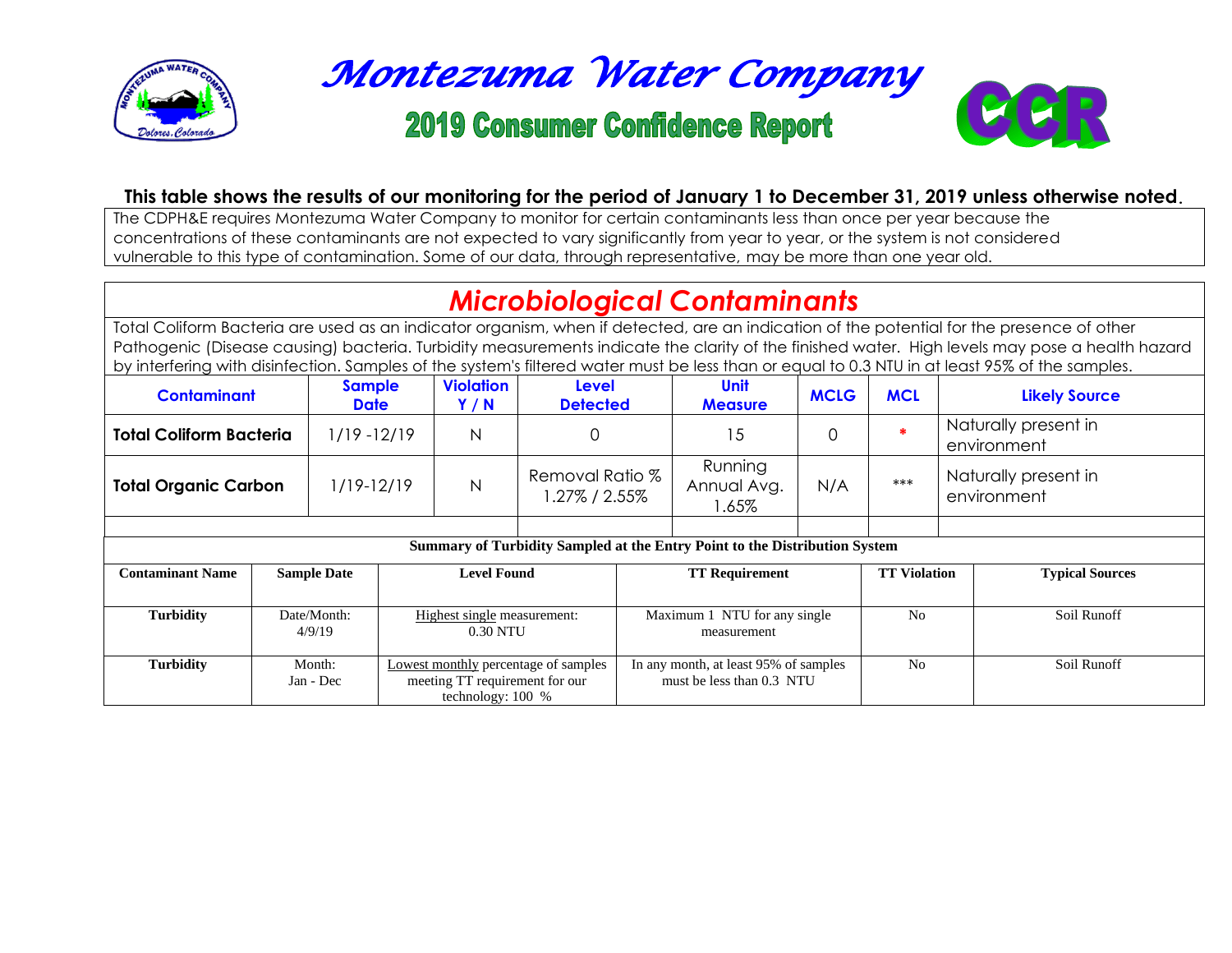| <b>Radionuclides</b>                                                                                                                                                                                                                                                                                   |                |                                |                          |                        |             |            |                             |  |  |  |
|--------------------------------------------------------------------------------------------------------------------------------------------------------------------------------------------------------------------------------------------------------------------------------------------------------|----------------|--------------------------------|--------------------------|------------------------|-------------|------------|-----------------------------|--|--|--|
| Sources of Radioactivity contamination may occur from nuclear power plants, processing plants and uranium mines. Radioactivity<br>is the only contaminant for which standards have been set that have shown to cause cancer. Radon, Radium, and Uranium are three<br>examples of radioactive elements. |                |                                |                          |                        |             |            |                             |  |  |  |
| <b>Contaminant</b>                                                                                                                                                                                                                                                                                     | Sample<br>Date | <b>Violation</b><br><b>Y/N</b> | Level<br><b>Detected</b> | <b>Unit</b><br>Measure | <b>MCLG</b> | <b>MCL</b> | <b>Likely Source</b>        |  |  |  |
| Alpha emitters                                                                                                                                                                                                                                                                                         | 2/12/14        | N                              | 2.8                      | pCi/L                  | 0           | 15         | Erosion of natural deposits |  |  |  |
| Uranium                                                                                                                                                                                                                                                                                                | 2/12/14        | N                              | 0.19                     | Uq/L                   | 0           | 30         | Erosion of natural deposits |  |  |  |
| Radium 226                                                                                                                                                                                                                                                                                             | 3/7/11         | N                              | 0.23                     | pCi/L                  | 0           | 5          | Erosion of natural deposits |  |  |  |
| 0.73<br>5<br>Erosion of natural deposits<br>Radium 228<br>3/7/11<br>N<br>pCi/L<br>0                                                                                                                                                                                                                    |                |                                |                          |                        |             |            |                             |  |  |  |
| How often do you test Radionuclides? Every nine (9) years When is next test? 2020-2028                                                                                                                                                                                                                 |                |                                |                          |                        |             |            |                             |  |  |  |

|  | <b>Lead and Copper</b> |  |  |  |
|--|------------------------|--|--|--|
|--|------------------------|--|--|--|

The 90th percentile value of the most recent round of tap sampling and the percentage of homes exceeding the action level must be reported.

| <b>Contaminant</b> | <b>Sample</b><br><b>Date</b> | <b>Violation</b><br>Y/N | <b>Level</b><br><b>Detected</b> | <b>Unit</b><br><b>Measure</b> | <b>MCLG</b> | <b>MCL</b> | <b>Likely Source</b>                                              |
|--------------------|------------------------------|-------------------------|---------------------------------|-------------------------------|-------------|------------|-------------------------------------------------------------------|
|                    | 6/25/19                      |                         | 0.38                            | ppm                           | l .3        |            | Corrosion of household plumbing; erosion                          |
| Copper             |                              | Range                   | 0.028 / 1.2                     |                               |             |            | $AL=1.3$ of natural deposits, leaching from wood<br>preservatives |
| Lead               | 6/26/19                      |                         | 2.2                             |                               |             |            | Corrosion of household plumbing; erosion                          |
|                    |                              | Range                   | $\langle 1.2 / 9.7 \rangle$     | ppb                           | 0           | $AL=15$    | of natural deposits                                               |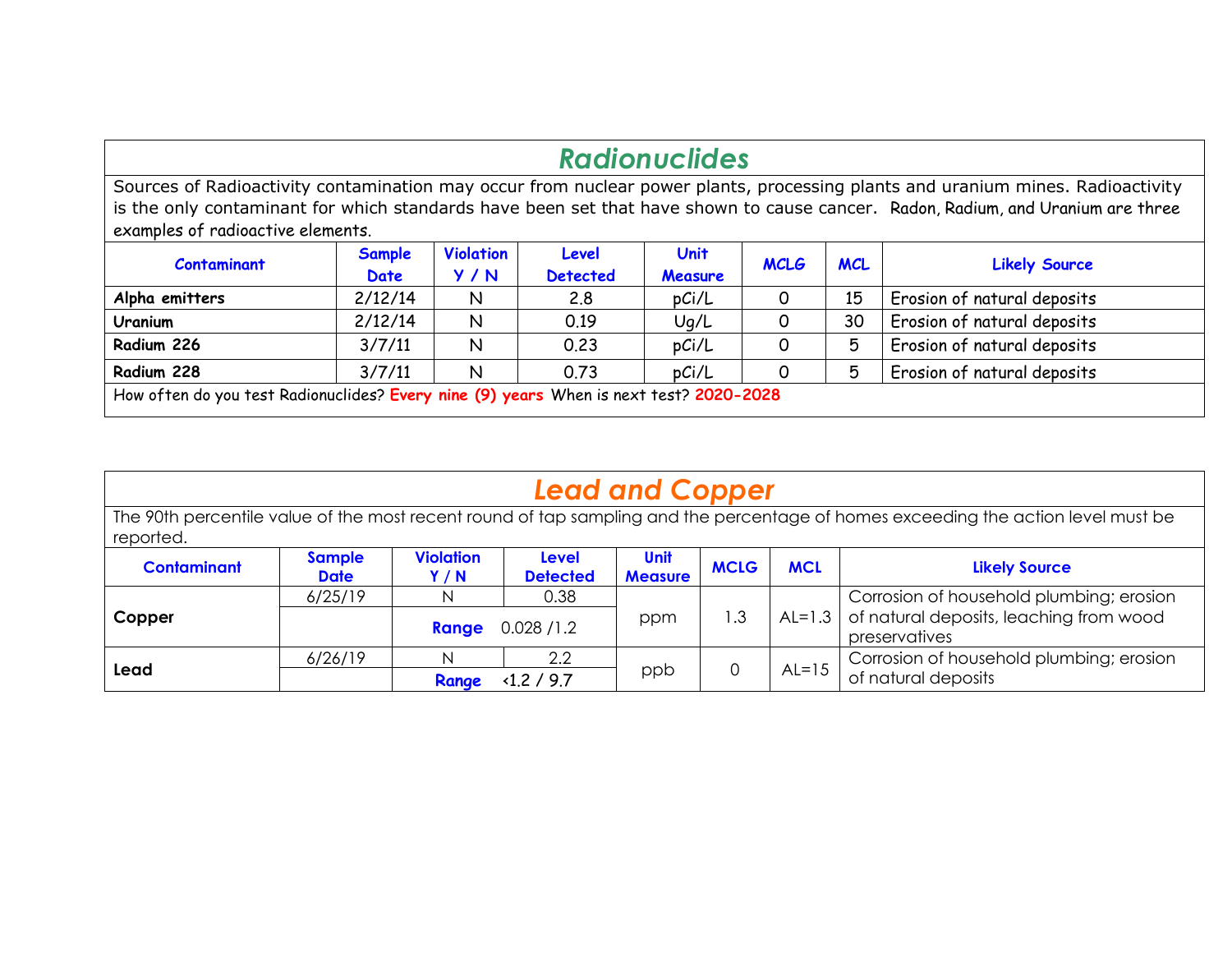### *Inorganic Contaminants*

Sources of Radioactivity contamination may occur from nuclear power plants, processing plants and uranium mines. Radioactivity is the only contaminant for which standards have been set that have shown to cause cancer. Radon, Radium, and Uranium are three examples of radioactive elements.

| <b>Contaminant</b> | <b>Sample</b><br><b>Date</b> | <b>Violation</b><br>Y/N | <b>Level</b><br><b>Detected</b> | <b>Unit</b><br><b>Measure</b> | <b>MCLG</b>     | <b>MCL</b>      | <b>Likely Source</b>                                                                                                          |
|--------------------|------------------------------|-------------------------|---------------------------------|-------------------------------|-----------------|-----------------|-------------------------------------------------------------------------------------------------------------------------------|
| Antimony           | 2/27/12                      | $\mathsf{N}$            | $\leq$                          | ppb                           | 6               | 6               | Discharge from petroleum refineries, fire<br>retardants, ceramics: electronics: solder                                        |
| <b>Arsenic</b>     | 2/27/12                      | $\mathsf{N}$            | $<$ 2                           | ppb                           | 0               | 10              | Erosion of natural deposits: runoff from<br>orchards, runoff from glass & electronic<br>production wastes                     |
| <b>Barium</b>      | 2/27/12                      | $\mathsf{N}$            | 0.1                             | ppm                           | $\overline{2}$  | $\overline{2}$  | Discharge from drilling wastes and metal<br>refineries, erosion of natural deposits                                           |
| <b>Beryllium</b>   | 2/27/12                      | $\mathsf{N}$            | < 0.3                           | ppb                           | 4               | $\overline{4}$  | Discharge from metal refineries, coal<br>burning factories, electrical, aerospace<br>and defense industries                   |
| Cadmium            | 2/27/12                      | $\mathsf{N}$            | 1.0                             | ppb                           | 5               | 5               | Corrosion of galvanized pipes, erosion of<br>natural deposits                                                                 |
| Chromium           | 2/27/12                      | $\mathsf{N}$            | 2.0                             | ppb                           | 100             | 100             | Discharge from steel & pulp mills; erosion of<br>natural deposits                                                             |
| Cyanide            | 2/27/12                      | $\mathsf{N}$            | $20$                            | ppb                           | 200             | 200             | Discharge form steel & metal factories and<br>plastic and fertilizer factories                                                |
| <b>Fluoride</b>    | 2/27/12                      | $\mathsf{N}$            | < 0.1                           | ppm                           | 4               | $\overline{4}$  | Erosion of natural deposits; water additives<br>which promote strong teeth, discharge<br>from aluminum & fertilizer factories |
| <b>Nitrate</b>     | 2/5/19                       | $\mathsf{N}$            | <b>BDL</b>                      | ppm                           | 10 <sup>°</sup> | 10 <sup>°</sup> | Runoff from fertilizer use; leaching of septic<br>tanks, sewage erosion of natural deposits                                   |
| Selenium           | 2/27/12                      | $\mathsf{N}$            | < 2.0                           | ppb                           | 50              | 50              | Discharge from petroleum & metal refineries,<br>erosion of natural deposits; discharge from<br>mines                          |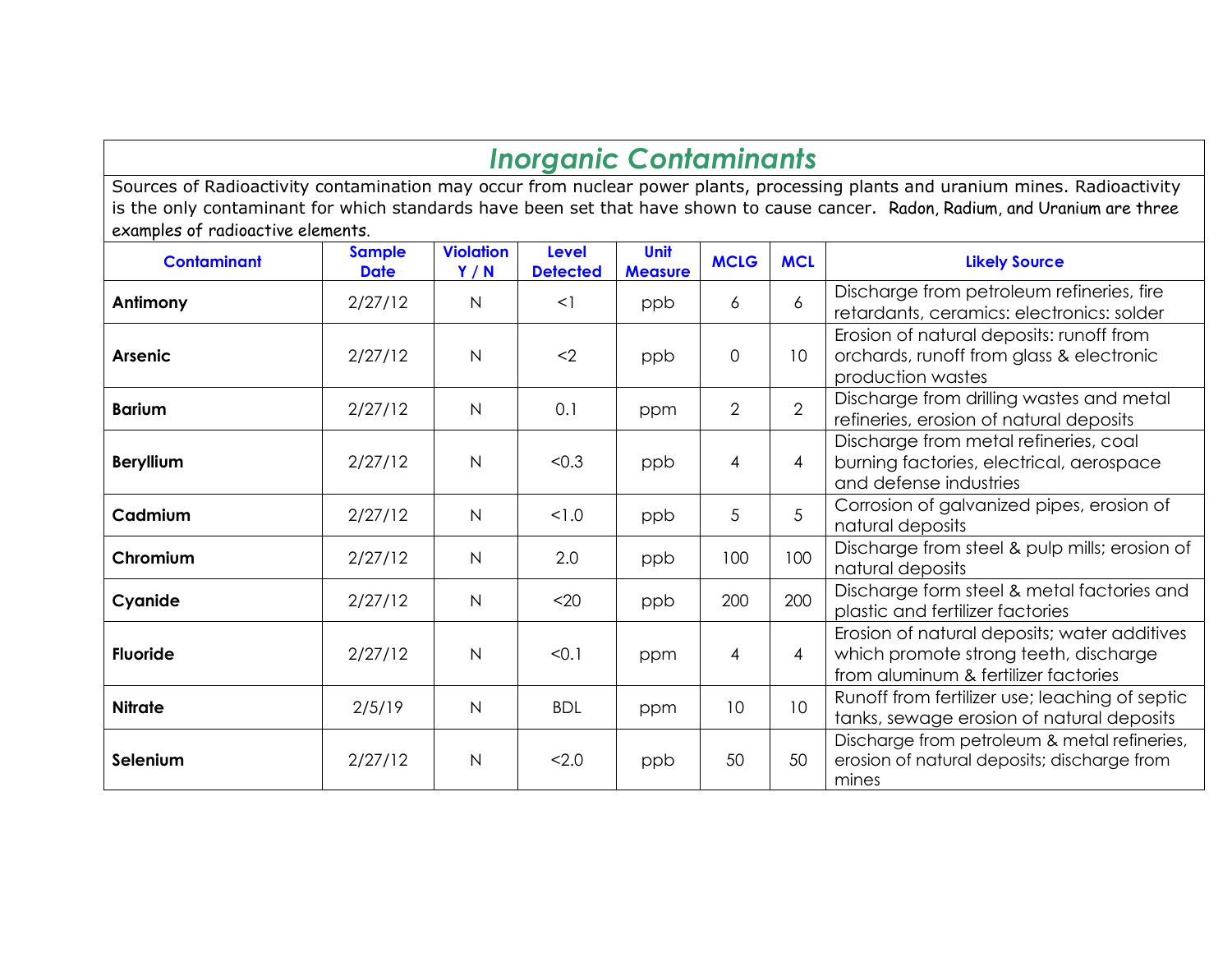| <b>Inorganic Contaminants (cont)</b> |                              |                         |                          |                               |      |            |                                                                                            |  |  |  |
|--------------------------------------|------------------------------|-------------------------|--------------------------|-------------------------------|------|------------|--------------------------------------------------------------------------------------------|--|--|--|
| <b>Contaminant</b>                   | <b>Sample</b><br><b>Date</b> | <b>Violation</b><br>Y/N | Level<br><b>Detected</b> | <b>Unit</b><br><b>Measure</b> | MCLG | <b>MCL</b> | <b>Likely Source</b>                                                                       |  |  |  |
| Thallium                             | 2/27/12                      | Ν                       | < 0.4                    | ppb                           | 0.5  |            | Leaching from ore-processing sites; discharge<br>from electronic, glass and drug factories |  |  |  |

How often do you test Inorganic Contaminants? **Every Nine (9) years** When is next test? **2020-2028**

## *Synthetic Organic Contaminants including Pesticides and Herbicides*

Synthetic Organic Contaminants are man-made compounds used in industrial applications such as solvents, paints, plastics, dyes, and food additives.

| <b>Contaminant</b>      | <b>Sample</b><br><b>Date</b> | <b>Violation</b><br>Y/N | <b>Level</b><br><b>Detected</b> | <b>Unit</b><br><b>Measure</b> | <b>MCLG</b>    | <b>MCL</b>     | <b>Likely Source</b>                                                 |
|-------------------------|------------------------------|-------------------------|---------------------------------|-------------------------------|----------------|----------------|----------------------------------------------------------------------|
| $2,4-D$                 | 2/6/17<br>5/8/17             | N                       | <b>BDL</b>                      | ppb                           | 70             | 70             | Runoff from herbicide used on row<br>crop                            |
| $2,4,5$ -TP (Silvex)    | 2/6/17<br>5/8/17             | N                       | <b>BDL</b>                      | ppb                           | 50             | 50             | Residue of banned herbicide                                          |
| <b>Alachlor</b>         | 2/6/17<br>5/8/17             | $\overline{\mathsf{N}}$ | <b>BDL</b>                      | ppb                           | 0              | $\overline{2}$ | Runoff from herbicide used on row<br>crop                            |
| <b>Atrazine</b>         | 2/6/17<br>5/8/17             | $\mathsf{N}$            | <b>BDL</b>                      | ppb                           | 3              | 3              | Runoff from herbicide used on row<br>crop                            |
| Benzo(a)pyrene (PAH)    | 2/6/17<br>5/8/17             | N                       | <b>BDL</b>                      | nanograms/l                   | $\overline{O}$ | 200            | Leaching from linings of water<br>storage tanks & distribution lines |
| Cabofuran               | 2/21/17<br>5/8/17            | N                       | <b>BDL</b>                      | ppb                           | 40             | 40             | Leaching of soil fumigant used on<br>rice and alfalfa                |
| Chlordane               | 2/6/17<br>5/8/17             | N                       | <b>BDL</b>                      | ppb                           | $\overline{0}$ | $\overline{2}$ | Residue of banned termiticide                                        |
| <b>Dalapon</b>          | 2/6/17<br>5/8/17             | N                       | <b>BDL</b>                      | ppb                           | 200            | 200            | Runoff of herbicide used on rights of<br>way                         |
| Di(2-ethylexyl) adipate | 2/6/17<br>5/8/17             | N                       | <b>BDL</b>                      | ppb                           | 400            | 400            | Discharge from chemical factories                                    |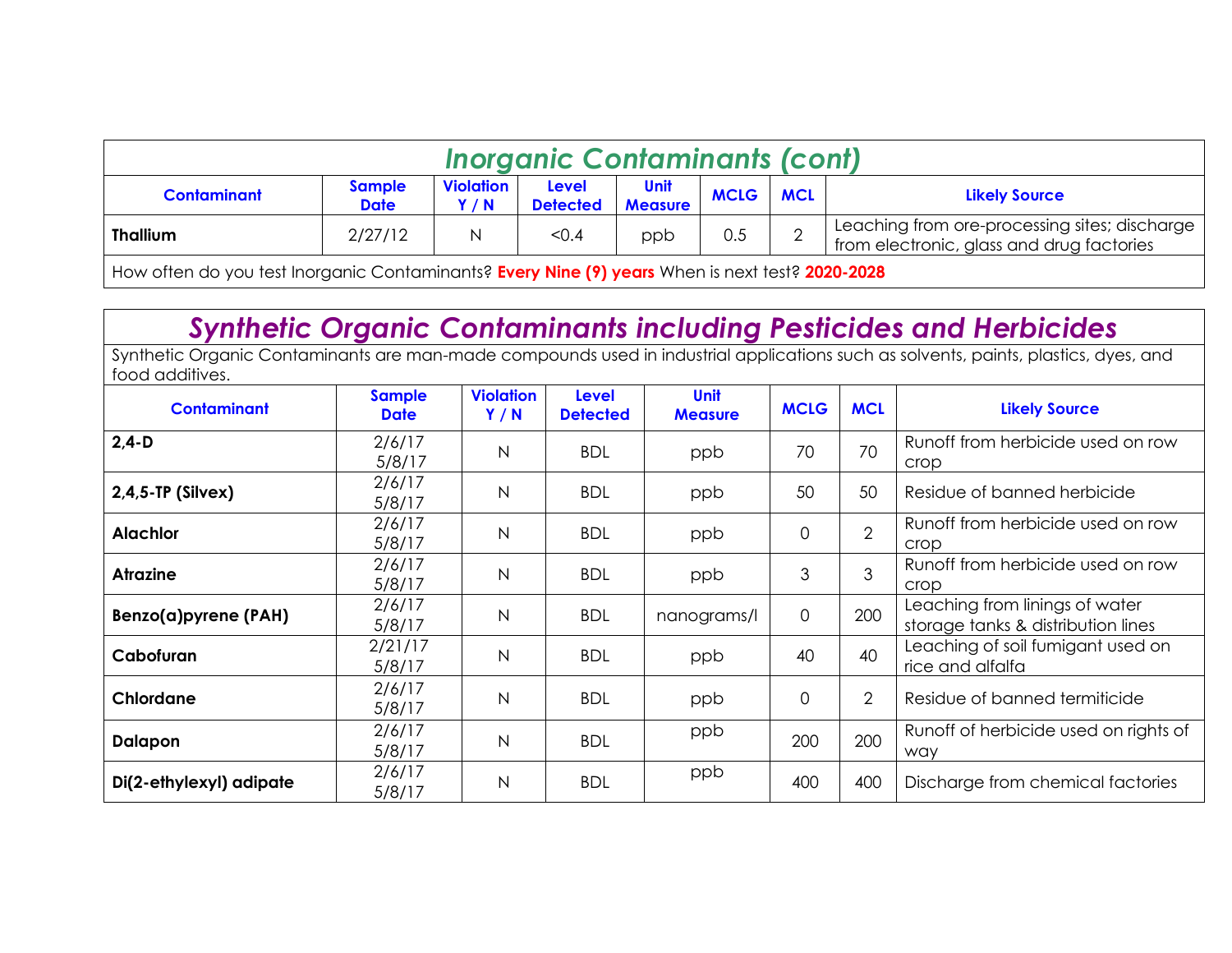| <b>Synthetic Organic Contaminants including Pesticides and Herbicides (cont.)</b> |                              |                         |                                 |                               |                |                |                                                                                            |  |  |  |  |
|-----------------------------------------------------------------------------------|------------------------------|-------------------------|---------------------------------|-------------------------------|----------------|----------------|--------------------------------------------------------------------------------------------|--|--|--|--|
| <b>Contaminant</b>                                                                | <b>Sample</b><br><b>Date</b> | <b>Violation</b><br>Y/N | <b>Level</b><br><b>Detected</b> | <b>Unit</b><br><b>Measure</b> | <b>MCLG</b>    | <b>MCL</b>     | <b>Likely Source</b>                                                                       |  |  |  |  |
| Di(2-ethylexyl) phthalate                                                         | 2/6/17<br>5/8/17             | N                       | <b>BDL</b>                      | ppb                           | $\Omega$       | 6              | Discharge from chemical & rubber<br>factories                                              |  |  |  |  |
| Dibrmochloropropane                                                               | 2/6/17<br>5/8/17             | N                       | <b>BDL</b>                      | nanograms/l                   | 0              | 200            | Runoff/leaching from soil fumigant<br>used on soybeans, cotton,<br>pineapples and orchards |  |  |  |  |
| <b>Dinoseb</b>                                                                    | 2/6/17<br>5/8/17             | N                       | <b>BDL</b>                      | ppb                           | 7              | $\overline{7}$ | Runoff from herbicide used on<br>soybeans and vegetables                                   |  |  |  |  |
| Diquat                                                                            | 2/6/17<br>5/8/17             | N                       | <b>BDL</b>                      | ppb                           | 20             | 20             | Runoff from herbicide use                                                                  |  |  |  |  |
| <b>Endothall</b>                                                                  | 2/6/17<br>5/8/17             | N                       | <b>BDL</b>                      | ppb                           | 100            | 100            | Runoff from herbicide use                                                                  |  |  |  |  |
| <b>Endrin</b>                                                                     | 2/6/17<br>5/8/17             | $\mathsf{N}$            | <b>BDL</b>                      | ppb                           | $\overline{2}$ | $\overline{2}$ | Residue from banned insecticide                                                            |  |  |  |  |
| Glyphosate                                                                        | 2/12/12<br>2/12/12           | $\mathsf{N}$            | <b>BDL</b>                      | ppb                           | 700            | 700            | Runoff from herbicide use                                                                  |  |  |  |  |
| Heptachlor                                                                        | 2/6/17<br>5/8/17             | $\mathsf{N}$            | <b>BDL</b>                      | nanograms/l                   | $\overline{O}$ | 400            | Residue of banned termiticide                                                              |  |  |  |  |
| <b>Heptachlor epoxide</b>                                                         | 2/6/17<br>5/8/17             | N                       | <b>BDL</b>                      | nanograms/l                   | 0              | 200            | Breakdown of heptachlor                                                                    |  |  |  |  |
| Hexachlorobenezene                                                                | 2/6/17<br>5/8/17             | N                       | <b>BDL</b>                      | ppb                           | 0              |                | Discharge from metal refineries &<br>agricultural chemical factories                       |  |  |  |  |
| Hexachlorocyclo-<br>pentadiene                                                    | 2/6/17<br>5/8/17             | N                       | <b>BDL</b>                      | ppb                           | 50             | 50             | Discharge from chemical factories                                                          |  |  |  |  |
| Lindane                                                                           | 2/6/17<br>5/8/17             | N                       | <b>BDL</b>                      | nanograms/l                   | 200            | 200            | Runoff/leaching from insecticide<br>used on cattle, lumber, gardens                        |  |  |  |  |
| Methoxychlor                                                                      | 2/6/17<br>5/8/17             | N                       | <b>BDL</b>                      | ppb                           | 40             | 40             | Runoff/leaching from insecticide<br>used on fruits, vegetables , alfalfa,<br>and livestock |  |  |  |  |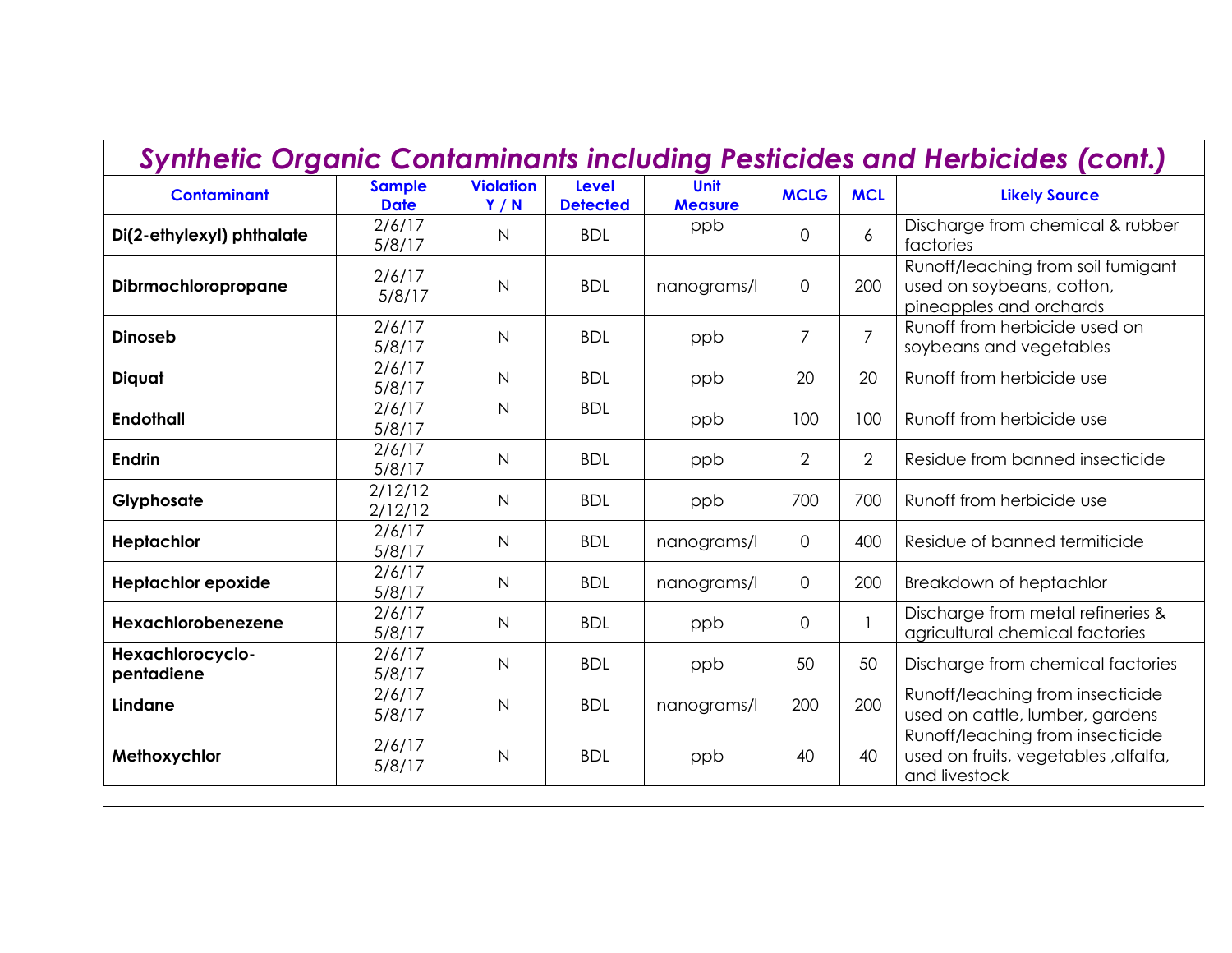| <b>Synthetic Organic Contaminants including Pesticides and Herbicides (cont.)</b> |                              |                         |                                 |                        |                |            |                                                                        |  |  |  |
|-----------------------------------------------------------------------------------|------------------------------|-------------------------|---------------------------------|------------------------|----------------|------------|------------------------------------------------------------------------|--|--|--|
| <b>Contaminant</b>                                                                | <b>Sample</b><br><b>Date</b> | <b>Violation</b><br>Y/N | <b>Level</b><br><b>Detected</b> | Unit<br><b>Measure</b> | <b>MCLG</b>    | <b>MCL</b> | <b>Likely Source</b>                                                   |  |  |  |
| Oxamyl (Vydate)                                                                   | 2/21/17<br>5/8/17            | N                       | BDI.                            | ppb                    | 200            | 200        | Runoff/leaching from insecticide<br>used on apples, potatoes, tomatoes |  |  |  |
| <b>Polychlorinated biphenyls</b><br><b>PCB</b>                                    | 2/6/17<br>5/8/17             | N                       | <b>BDL</b>                      | nanograms/l            | $\overline{O}$ | 500        | Runoff from landfills; discharge of<br>waste chemicals                 |  |  |  |
| Pentachlorophenol                                                                 | 2/6/17<br>5/8/17             | N                       | <b>BDL</b>                      | ppb                    | 0/12           |            | Discharge from wood preserving<br>factories                            |  |  |  |
| <b>Picloram</b>                                                                   | 2/6/17<br>5/8/17             | N                       | <b>BDL</b>                      | ppb                    | 500            | 500        | Herbicide runoff                                                       |  |  |  |
| <b>Simazine</b>                                                                   | 2/6/17<br>5/8/17             | N                       | <b>BDL</b>                      | ppb                    | 4              | 4          | Herbicide runoff                                                       |  |  |  |
| <b>Toxaphene</b>                                                                  | 2/6/17<br>5/8/17             | N                       | <b>BDL</b>                      | ppb                    | 0              | 3          | Runoff/leaching from insecticide<br>used on cotton & cattle            |  |  |  |

How often do you test Synthetic Organic Contaminants? **Every Three (3) years** When is next test? **2020**

| <b>Volatile Organic Contaminants</b>                                                                                               |                              |                         |                          |                        |              |             |                                                                 |  |  |  |  |
|------------------------------------------------------------------------------------------------------------------------------------|------------------------------|-------------------------|--------------------------|------------------------|--------------|-------------|-----------------------------------------------------------------|--|--|--|--|
| The sources of these contaminants are pesticides, herbicides and industrial solvents. A number of these are suspected carcinogens. |                              |                         |                          |                        |              |             |                                                                 |  |  |  |  |
| <b>Contaminant</b>                                                                                                                 | <b>Sample</b><br><b>Date</b> | <b>Violation</b><br>Y/N | Level<br><b>Detected</b> | Unit<br><b>Measure</b> | <b>MCLG</b>  | <b>MCL</b>  | <b>Likely Source</b>                                            |  |  |  |  |
| <b>Benzene</b>                                                                                                                     | 2/6/19                       | N                       | <b>BDL</b>               | ppb                    | $\Omega$     |             | Discharge from factories; leaching from gas<br>storage tanks    |  |  |  |  |
| Carbon tetrachloride                                                                                                               | 2/6/19                       | N                       | <b>BDL</b>               | ppb                    | 0            |             | Discharge from chemical plants & other<br>industrial activities |  |  |  |  |
| <b>Chloramines</b>                                                                                                                 | 1/19-12/19                   | N                       | 0.57/2.50                |                        | <b>MRDLG</b> | <b>MRDL</b> | Water additive used to control microbes                         |  |  |  |  |
|                                                                                                                                    | <b>Running Annual Avg</b>    |                         | 1.50                     | ppm                    | $=4$         | $=4$        |                                                                 |  |  |  |  |
|                                                                                                                                    | 1/19-12/19                   | N                       | 0.18 / 0.41              |                        | <b>MRDLG</b> | <b>MRDL</b> |                                                                 |  |  |  |  |
| Chlorite                                                                                                                           | <b>Running Annual Avg</b>    |                         | 0.30                     | ppm                    | =1           | $=1$        | Water additive used to control microbes                         |  |  |  |  |
| <b>Chlorine Dioxide</b>                                                                                                            | 1/19-12/19                   | N                       | 0.00 / 150               |                        | <b>MRDLG</b> | <b>MRDL</b> |                                                                 |  |  |  |  |
|                                                                                                                                    | <b>Running Annual Avg</b>    |                         | 40.0                     | ppb                    | $= 800$      | $= 800$     | Water additive used to control microbes                         |  |  |  |  |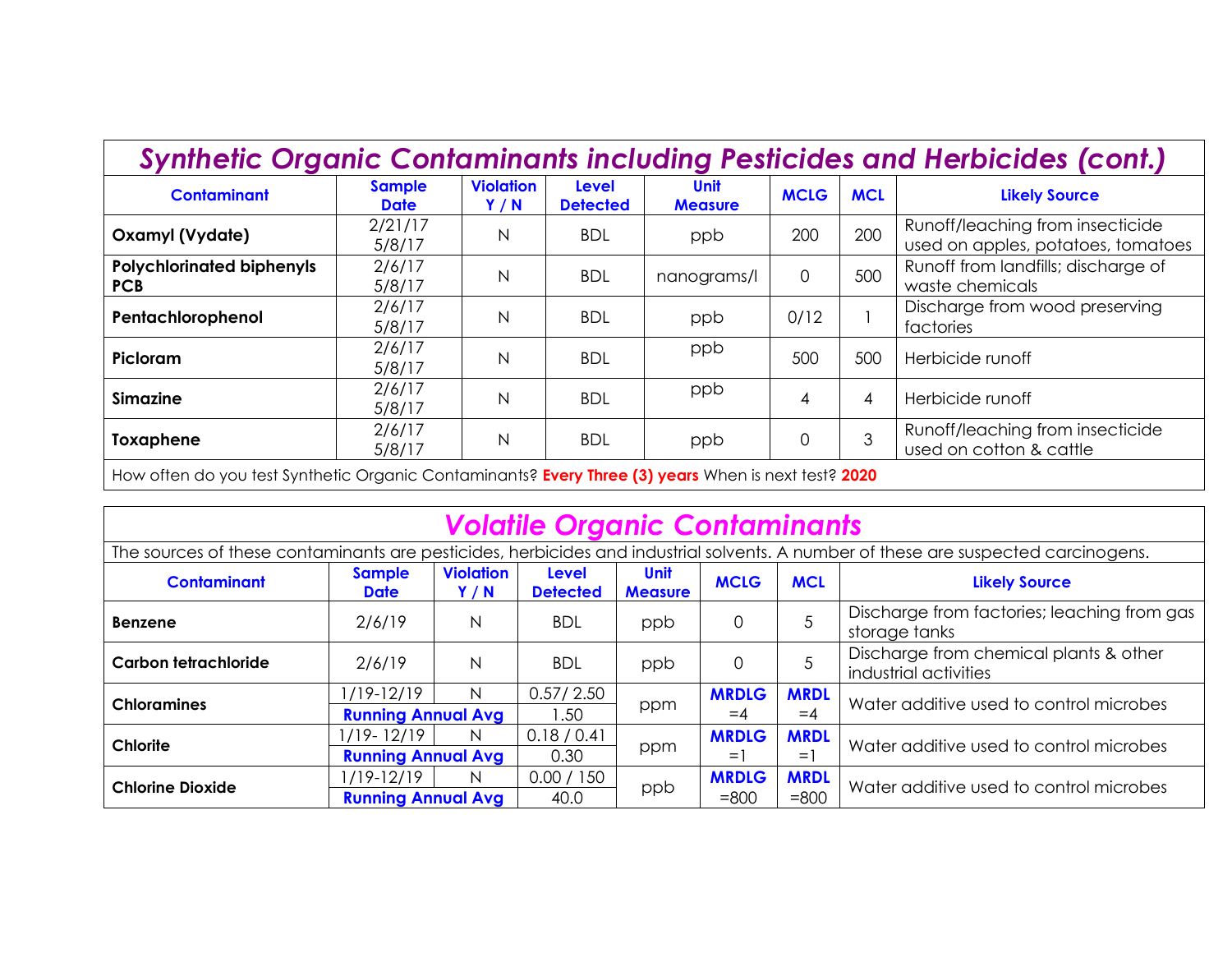| <b>Volatile Organic Contaminants (cont.)</b> |                              |                             |                                 |                       |                |                |                                                                      |  |  |  |  |
|----------------------------------------------|------------------------------|-----------------------------|---------------------------------|-----------------------|----------------|----------------|----------------------------------------------------------------------|--|--|--|--|
| <b>Contaminant</b>                           | <b>Sample</b><br><b>Date</b> | <b>Violatio</b><br>n<br>Y/N | <b>Level</b><br><b>Detected</b> | Unit<br><b>Measur</b> | <b>MCLG</b>    | <b>MCL</b>     | <b>Likely Source</b>                                                 |  |  |  |  |
| 1,2 Dichloroethane                           | 2/6/19                       | $\mathsf{N}$                | <b>BDL</b>                      | ppb                   | 0              | 5              | Discharge from industrial chemical factories                         |  |  |  |  |
| 1,1 Dichloroethylene                         | 2/6/19                       | $\mathsf{N}$                | <b>BDL</b>                      | ppb                   | $\overline{7}$ | $\overline{7}$ | Discharge from industrial chemical factories                         |  |  |  |  |
| cis 1,2 Dichloroethylene                     | 2/6/19                       | N                           | <b>BDL</b>                      | ppb                   | 70             | 70             | Discharge from industrial chemical factories                         |  |  |  |  |
| <b>Trans 1,2 Dichloroethylene</b>            | 2/6/19                       | $\mathsf{N}$                | <b>BDL</b>                      | ppb                   | 100            | 100            | Discharge from industrial chemical factories                         |  |  |  |  |
| <b>Dichloromethane</b>                       | 2/6/19                       | $\mathsf{N}$                | <b>BDL</b>                      | ppb                   | 0              | 5              | Discharge from pharmaceutical &<br>chemical factories                |  |  |  |  |
| 1,2 Dichloropropane                          | 2/6/19                       | $\mathsf{N}$                | <b>BDL</b>                      | ppb                   | 0              | 5              | Discharge from industrial chemical factories                         |  |  |  |  |
| Ethylbenzene                                 | 2/6/19                       | $\mathsf{N}$                | <b>BDL</b>                      | ppb                   | 700            | 700            | Discharge from petroleum refineries                                  |  |  |  |  |
| <b>Haloacetic Acids (HAA)</b>                | $/19-12/19$                  | $\mathsf{N}$<br>Range       | 26.0<br>8.2 / 45.0              | ppb                   | N/A            | 60             | By-product of drinking water disinfection                            |  |  |  |  |
| <b>Styrene</b>                               | 2/6/19                       | $\mathsf{N}$                | <b>BDL</b>                      | ppb                   | 100            | 100            | Discharge from rubber & plastic factories:<br>leaching from landfill |  |  |  |  |
| <b>Tetachloroethylene</b>                    | 2/6/19                       | $\mathsf{N}$                | <b>BDL</b>                      | ppb                   | 0              | 5              | Leaching from PVC pipes; discharge from<br>factories & dry cleaners  |  |  |  |  |
| 1,2,4 Trichlorobenzene                       | 2/6/19                       | $\mathsf{N}$                | <b>BDL</b>                      | ppb                   | 70             | 70             | Discharge from textile-finishing factories                           |  |  |  |  |
| 1,1,1 Trichloroehtane                        | 2/6/19                       | $\mathsf{N}$                | <b>BDL</b>                      | ppb                   | 200            | 200            | Discharge from metal degreasing sites and<br>other factories         |  |  |  |  |
| 1,1,2 Trichloroehtane                        | 2/6/19                       | $\mathsf{N}$                | <b>BDL</b>                      | ppb                   | 3              | 5              | Discharge from industrial chemical factories                         |  |  |  |  |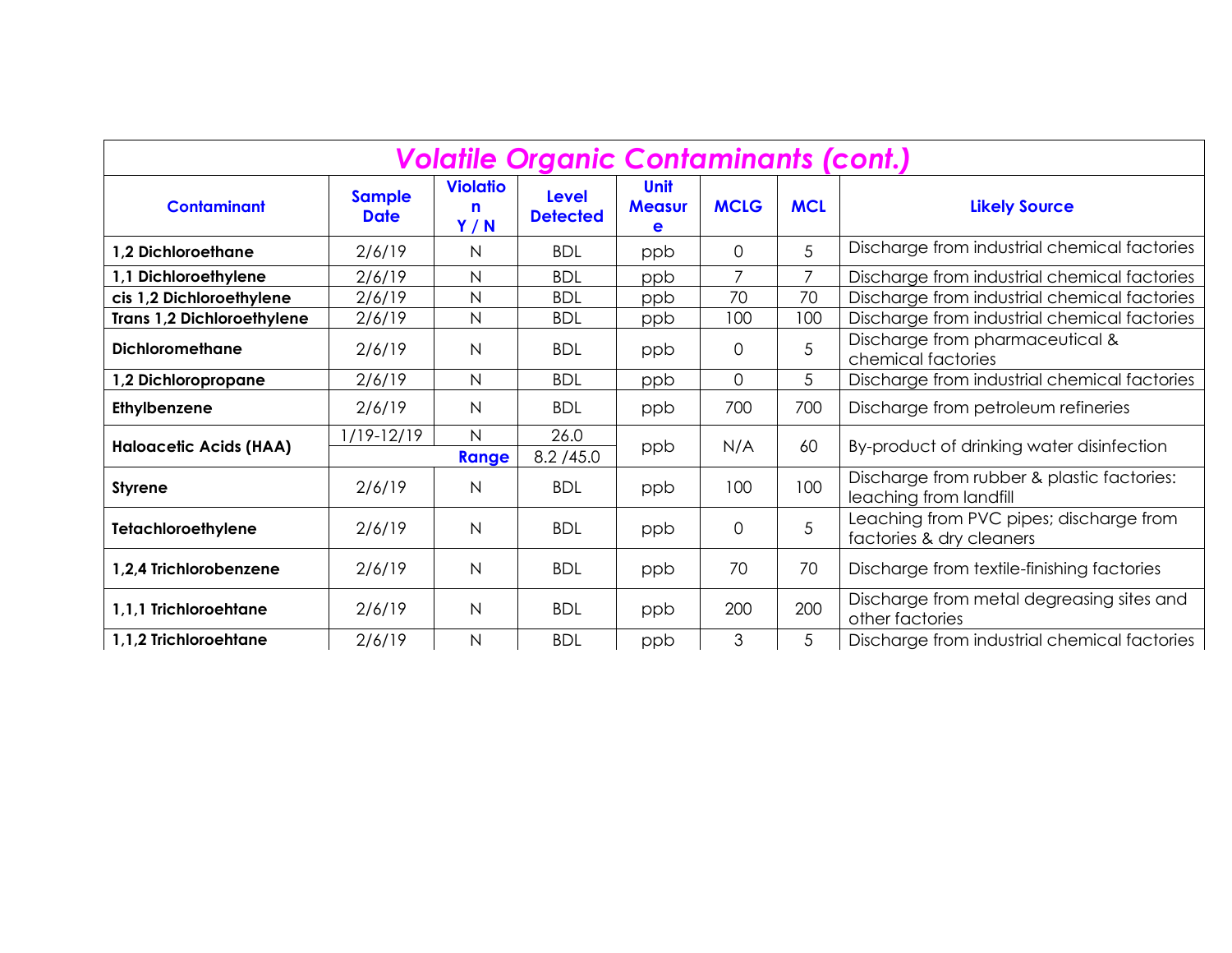| Volatile Organic Contaminants (cont.)                                                   |                              |                         |                          |                        |                |               |                                                               |  |  |  |
|-----------------------------------------------------------------------------------------|------------------------------|-------------------------|--------------------------|------------------------|----------------|---------------|---------------------------------------------------------------|--|--|--|
| <b>Contaminant</b>                                                                      | <b>Sample</b><br><b>Date</b> | <b>Violation</b><br>Y/N | Level<br><b>Detected</b> | Unit<br><b>Measure</b> | <b>MCLG</b>    | <b>MCL</b>    | <b>Likely Source</b>                                          |  |  |  |
| Trichloroethylene                                                                       | 2/6/19                       | N                       | <b>BDL</b>               | ppb                    | $\overline{0}$ | Ċ             | Discharge from metal degreasing sites and<br>other factories  |  |  |  |
| <b>TTHM(Total</b>                                                                       | /19-12/19                    | N                       | 22.7                     |                        | $\Omega$       | 80            |                                                               |  |  |  |
| trihalomethanes)                                                                        |                              | Range                   | 12.8/37.8                | ppb                    |                |               | By-product of drinking water chlorination                     |  |  |  |
| <b>Toluene</b>                                                                          | 2/6/19                       | Ν                       | <b>BDL</b>               | ppm                    |                |               | Discharge from petroleum refineries                           |  |  |  |
| <b>Vinyl Chloride</b>                                                                   | 2/6/19                       | N                       | <b>BDL</b>               | Ppb                    | $\Omega$       | $\mathcal{P}$ | Leaching from PVC pipes; discharge from<br>chemical factories |  |  |  |
| <b>Xylenes</b>                                                                          | 2/6/19                       | $\mathsf{N}$            | <b>BDL</b>               | ppm                    | 10             | 10            | Discharge from petroleum factories &<br>chemical factories    |  |  |  |
| How often do you test VOLATILE Organic Contaminants? Every year When is next test? 2020 |                              |                         |                          |                        |                |               |                                                               |  |  |  |

| Unregulated Organic Contaminants EPTDS MWC WTP                                                                                                                        |                                                                                                                                                                   |            |                       |              |  |                                                                  |  |  |  |  |
|-----------------------------------------------------------------------------------------------------------------------------------------------------------------------|-------------------------------------------------------------------------------------------------------------------------------------------------------------------|------------|-----------------------|--------------|--|------------------------------------------------------------------|--|--|--|--|
| Unregulated contaminants are those which the EPA has not established drinking water standards. The purpose of unregulated contaminants monitoring is to assist EPA in |                                                                                                                                                                   |            |                       |              |  |                                                                  |  |  |  |  |
|                                                                                                                                                                       | determining the occurrence of unregulated Contaminants in drinking water and whether future regulations is warranted.<br><b>Violation</b><br><b>Unit</b><br>Level |            |                       |              |  |                                                                  |  |  |  |  |
|                                                                                                                                                                       | <b>Sample</b>                                                                                                                                                     |            |                       |              |  |                                                                  |  |  |  |  |
| <b>Contaminant</b>                                                                                                                                                    | Date                                                                                                                                                              | <b>Y/N</b> | <b>Detected</b>       | <b>Measu</b> |  | <b>Likely Source</b>                                             |  |  |  |  |
|                                                                                                                                                                       |                                                                                                                                                                   |            |                       | re           |  |                                                                  |  |  |  |  |
| Chromium                                                                                                                                                              | 12/15/14                                                                                                                                                          | N          | ∢0.2                  |              |  |                                                                  |  |  |  |  |
|                                                                                                                                                                       |                                                                                                                                                                   | Range      | $<0.2/$ < 0.2         | ppb          |  | Used in making steel, and Chrome plating.                        |  |  |  |  |
| Cobalt                                                                                                                                                                | 12/15/14                                                                                                                                                          | N          | $\langle 1.0 \rangle$ |              |  |                                                                  |  |  |  |  |
|                                                                                                                                                                       |                                                                                                                                                                   | Range      | (1.0/1.0)             | ppb          |  | Naturally-occurring element used in medicines and as a germicide |  |  |  |  |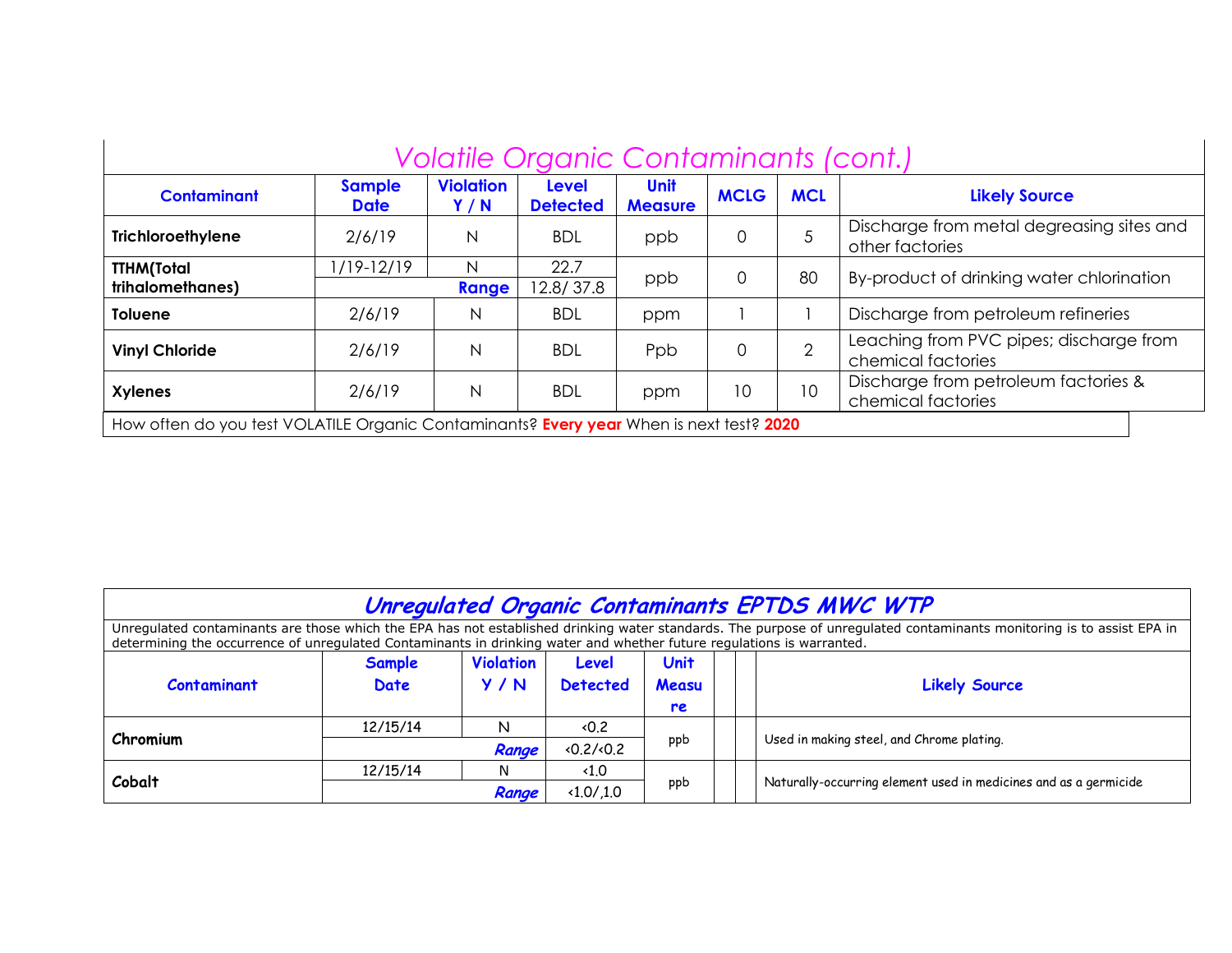| Molybdenum              | 12/15/14         | N                | $\langle 1.0$                                 | ppb     |  | Naturally-occurring element found in plants, animals and bacteria.                                               |  |  |
|-------------------------|------------------|------------------|-----------------------------------------------|---------|--|------------------------------------------------------------------------------------------------------------------|--|--|
|                         |                  | Range            | $\langle 1.0/1.0$                             |         |  |                                                                                                                  |  |  |
|                         | 12/15/14         | N                | 358                                           | ppb     |  | Naturally-occurring element; Was used in faceplate glass of cathode-                                             |  |  |
| Strontium               |                  | Range            | 230 / 450                                     |         |  | ray tube televisions to block x-ray emissions                                                                    |  |  |
| Vanadium                | 12/15/14         | Range            | 0.2 / 03                                      | ppb     |  | Naturally-occurring element metal; used as vanadium pentoxide which is<br>a chemical intermediate and a catalyst |  |  |
|                         |                  |                  |                                               |         |  | Unregulated Organic Contaminants EPTDS MWC WTP (cont)                                                            |  |  |
| <b>Contaminant</b>      | <b>Sample</b>    | <b>Violation</b> | Level                                         | Unit    |  |                                                                                                                  |  |  |
|                         | Date             | <b>Y/N</b>       | <b>Detected</b>                               | Measure |  | <b>Likely Source</b>                                                                                             |  |  |
|                         | 12/15/14         | N                | 0.03                                          |         |  |                                                                                                                  |  |  |
| Chromium, Hexavalent    |                  | Range            | $\langle 0.03 / \langle 0.03 \rangle$         | ppb     |  | Used in making steel, and Chrome plating.                                                                        |  |  |
|                         | 12/15/14         | N                | 110                                           |         |  | Agricultural defoliant or desiccant. Used in production of Chlorine                                              |  |  |
| Chlorate                |                  | Range            | 100 / 130                                     | ppb     |  | dioxide                                                                                                          |  |  |
| 1,4-Dioxan              | 12/15/14         | N                | 0.7                                           | ppb     |  | Used as a solvent in manufacture o paper, Cotton, cosmetics and                                                  |  |  |
|                         |                  | Range            | $\langle 0.07 / \langle 0.07 \rangle$         |         |  | shampoos.                                                                                                        |  |  |
| Bromochloramethane      | 12/15/14         | N                | $\cdot$ .06                                   | ppb     |  |                                                                                                                  |  |  |
|                         |                  | Range            | 0.06 / 0.06                                   |         |  | Explosive suppressant and a solvent in manufacturing of pesticides.                                              |  |  |
|                         | 12/15/14         | N                | 0.2                                           | ppb     |  |                                                                                                                  |  |  |
| Bromomethane            |                  | Range            | $<0.2/$ < 0.2                                 |         |  | Used as a Fumigant on soil before planting,                                                                      |  |  |
|                         | 12/15/14-9/28/15 | N                | $\langle 0.1$                                 | ppb     |  |                                                                                                                  |  |  |
| 1,3-Butadiene           |                  | Range            | $<0.1/$ < 0.1                                 |         |  | Rubber manufacturing.                                                                                            |  |  |
| Chlorodifluoromethane   | 12/15/14-9/28/15 | N                | 0.08                                          | ppb     |  |                                                                                                                  |  |  |
|                         |                  | Range            | 0.08 / 0.08                                   |         |  | Used as a refrigerant, and in fluorocarbon resins.                                                               |  |  |
| Chloromethane           | 12/15/14-9/28/15 | N                | 0.022                                         |         |  | By-product that can form when chlorine is used to disinfect drinking                                             |  |  |
|                         |                  | Range            | 0.02 / 0.03                                   | ppb     |  | water.                                                                                                           |  |  |
| 1, 1 - Dichloroethane   | 12/15/14-9/28/15 | $\mathsf{N}$     | <0.14                                         |         |  | Used as a solvent.                                                                                               |  |  |
|                         |                  | Range            | $\langle 0.5 / \langle 0.03$                  | ppb     |  |                                                                                                                  |  |  |
|                         | 12/15/14-9/28/15 | N                | 0.03                                          |         |  |                                                                                                                  |  |  |
| 1,2,3-Trichloropropane  |                  | Range            | $\langle 0.03 \rangle / \langle 0.03 \rangle$ | ppb     |  | Paint, Varnish remover, degreasing agents                                                                        |  |  |
| Perfluorobutanesulfonic | 12/15/14-9/28/15 | N                | 0.09                                          |         |  |                                                                                                                  |  |  |
| acid (PFBS)             |                  | Range            | 0.09 / 0.09                                   | ppb     |  | Chemical to make products water resistant                                                                        |  |  |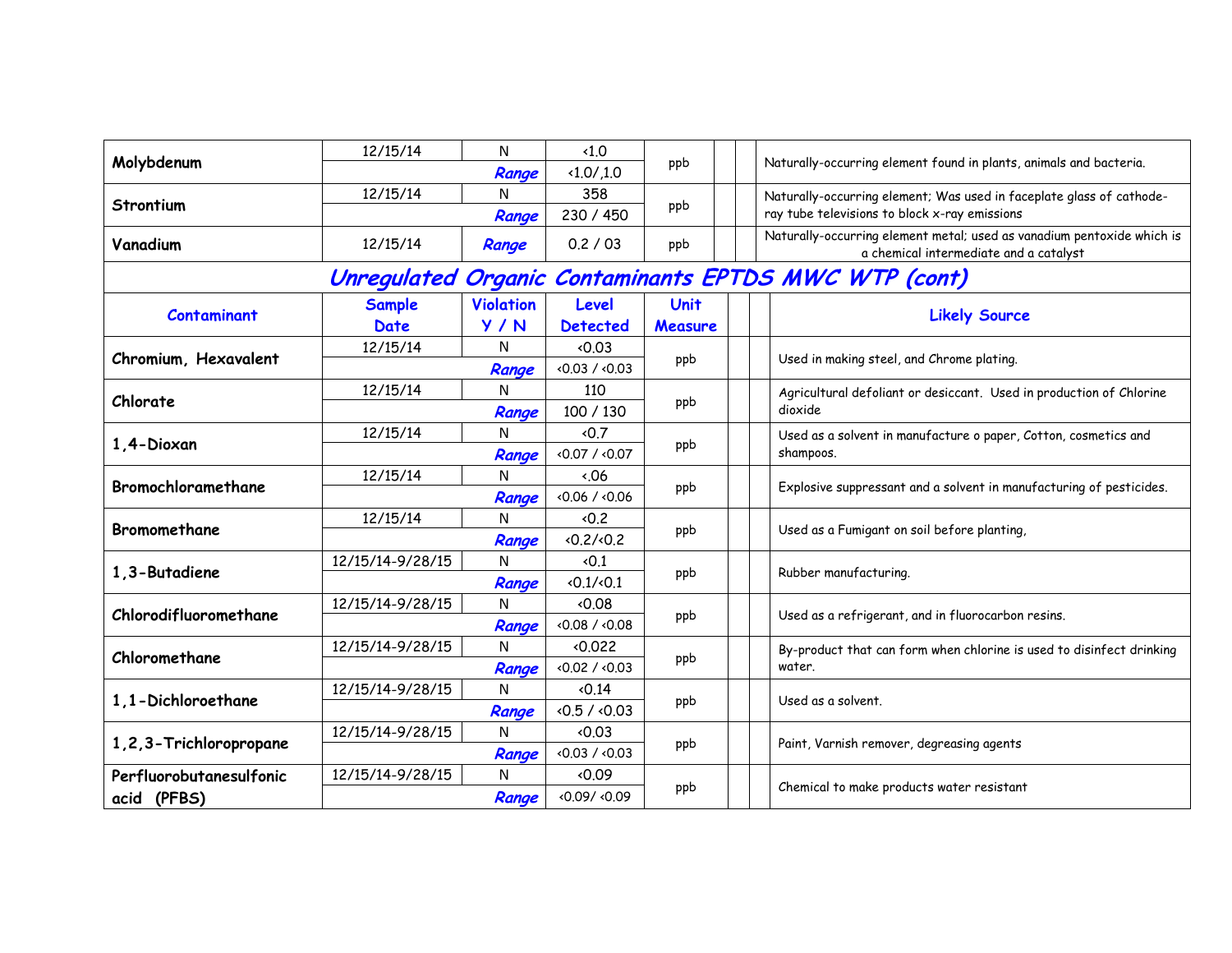| Perfluoroheptanoic           | 12/15/14-9/28/15 |       | 0.01                                  |     |     |  |                                           |  |
|------------------------------|------------------|-------|---------------------------------------|-----|-----|--|-------------------------------------------|--|
| (PFH <sub>pA</sub> )<br>acid |                  | Range | $\langle 0.01 / \langle 0.01 \rangle$ |     | ppb |  | Chemical to make products water resistant |  |
| PerfluOrohexanesulfonic      | 12/15/14-9/28/15 |       | 0.03                                  |     |     |  |                                           |  |
| acid (PFHxS)                 |                  | Range | $\langle 0.03 \times 0.03 \rangle$    | ppb |     |  | Chemical to make products water resistant |  |

| Unregulated Organic Contaminants EPTDS MWC WTP (cont) |                  |       |                        |     |  |                                                     |  |  |
|-------------------------------------------------------|------------------|-------|------------------------|-----|--|-----------------------------------------------------|--|--|
|                                                       | 12/15/14-9/28/15 | N     | $\langle 0.02 \rangle$ |     |  | Chemical to make products water resistant           |  |  |
| Perfluorononanoic acid (PFNA)                         |                  | Range | 0.02 / 0.02            | ppb |  |                                                     |  |  |
|                                                       | 12/15/14-9/28/15 | N     | 0.04                   |     |  | Fire-fighting foam, Circuit board etching.<br>acids |  |  |
| Perfluorooctane sulfonate (PFOS)                      |                  | Range | 0.04 / 0.04            | ppb |  |                                                     |  |  |
|                                                       | 12/15/14-9/28/15 | N     | 0.02                   |     |  | Fire-fighting foam, Cleaners, Floor polish.         |  |  |
| Perfluorooctanoic acid (PFOA)                         |                  | Range | $0.02 \times 0.02$     | ppb |  |                                                     |  |  |

|                    | Unregulated Organic Contaminants Max. Res. Time in Dist. System |                         |                                     |                 |  |                                           |
|--------------------|-----------------------------------------------------------------|-------------------------|-------------------------------------|-----------------|--|-------------------------------------------|
| <b>Contaminant</b> | Sample<br>Date                                                  | <b>Violation</b><br>Y/N | Level<br><b>Detected</b>            | Unit<br>Measure |  | <b>Likely Source</b>                      |
| Choromium          | 12/15/14-9/28/15                                                |                         | $\langle 0.2 \rangle$               | ppb             |  | Used in making steel, and Chrome plating. |
|                    |                                                                 | Range                   | 0.2 / 0.2                           |                 |  |                                           |
| Cobalt             | 12/15/14-9/28/15                                                |                         | $\langle 1.0 \rangle$               | ppb             |  | Used in medicines and as a germicide.     |
|                    |                                                                 | Range                   | $\langle 1.0 / \langle 1.0 \rangle$ |                 |  |                                           |
| Molybdenum         | 12/15/14-9/28/15                                                |                         | $\langle 1.0 \rangle$               |                 |  | Found in plants, animals and bacteria.    |
|                    |                                                                 | Range                   | $\langle 1.0 / \langle 1.0 \rangle$ | ppb             |  |                                           |